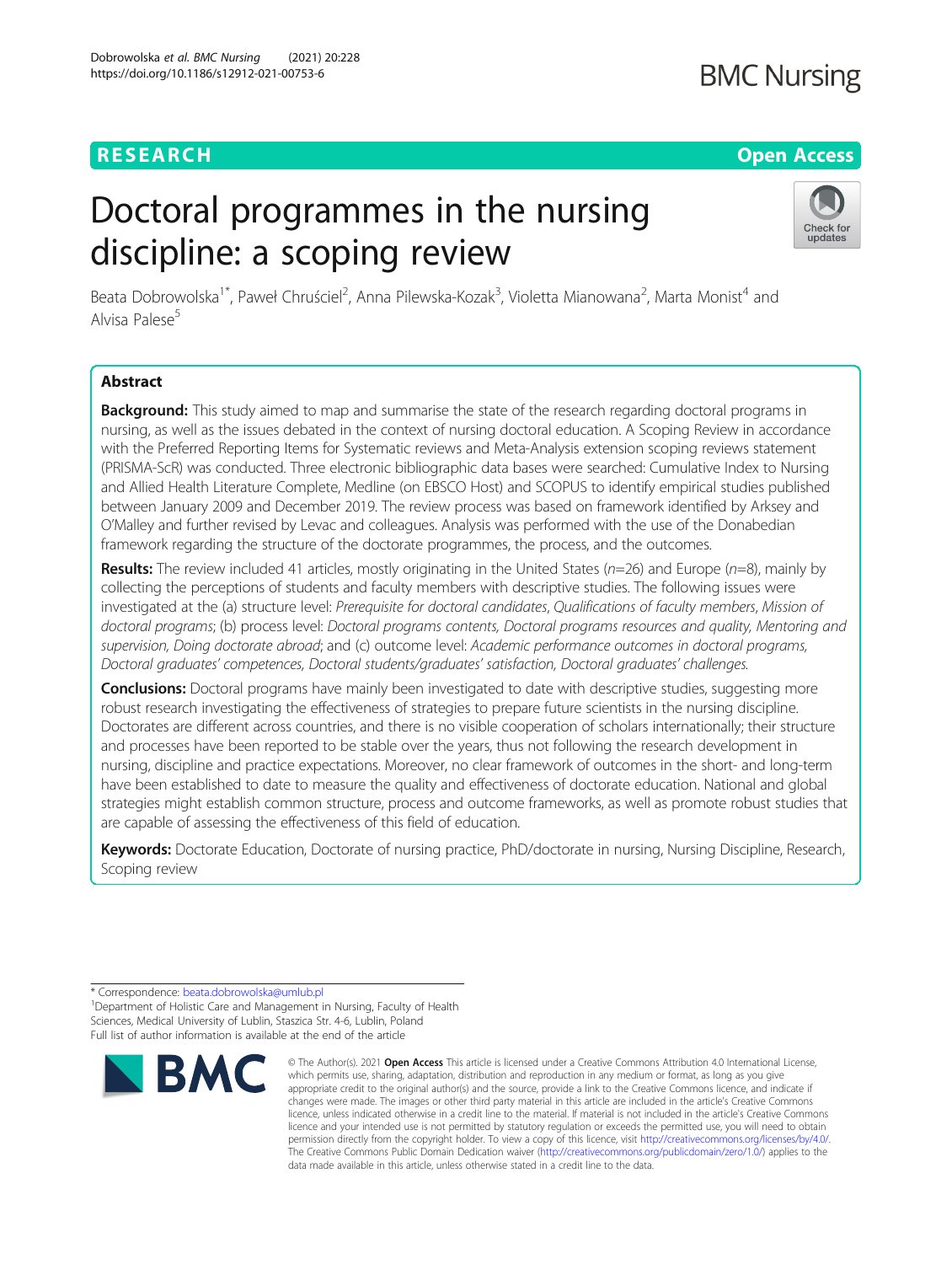#### Background

The doctoral education of nurses has been reported across the world to follow different traditions; as it was not previously possible to obtain a doctorate in the nursing discipline, nurses have been doctoral-educated in disciplines other than nursing [\[1](#page-22-0)]. In some countries, such as the United States (US), nurses have been allowed to obtain a doctorate in education since the early 20th century  $[1-3]$  $[1-3]$  $[1-3]$ ; however, doctoral programmes were reported to become nursing-oriented in the 1970 s [\[4\]](#page-22-0). In other countries, for example Nordic ones, nursing doctoral programs started to operate a few decades later [\[5](#page-22-0)], while in others, for example Slovenia, this was just a couple of years ago, also as an effect of Bologna Process across Europe re-designing the educational cycles [[6,](#page-22-0) [7](#page-22-0)]. There is no doubt that doctoral-prepared nurses performing research are crucial [[8](#page-22-0), [9\]](#page-22-0) and they are required to have an effective scientific education [[7,](#page-22-0) [10,](#page-22-0) [11\]](#page-22-0).

In recent years, doctoral education in nursing has gained increased attention; a growing number of nurses have been reported to be engaged in doctoral studies [\[3](#page-22-0), [5,](#page-22-0) [11](#page-22-0), [12\]](#page-22-0) due to the need for high quality clinical nursing practice, nursing education and science [[13](#page-22-0), [14](#page-22-0)]. Nevertheless, the trend of ageing of faculty nurses and their shortage has been debated for over 40 years [[15](#page-22-0)– [17\]](#page-22-0) and different options have been discussed to increase the number of doctoral-educated nurses [[15](#page-22-0), [16](#page-22-0), [18](#page-22-0)].

Moreover, different roles of doctoral-educated nurses have been documented in academia and in clinical settings [\[19\]](#page-22-0) and challenges regarding competition in the 'scientific market' have been underlined, suggesting that the nursing discipline must be strengthened and recognised in high quality publications [\[9\]](#page-22-0). Therefore, while nurses with a doctorate are expected to be engaged in research projects [[8\]](#page-22-0), they are also expected to improve the quality of nursing care by changing the education and practice; thus, they are facing multiple expectations [[19,](#page-22-0) [20\]](#page-22-0). As a consequence, nursing scholars and leaders are looking for options to develop doctoral studies into the most effective way.

In this context, many primary studies have been published to date (e.g.  $[10, 12, 19, 21]$  $[10, 12, 19, 21]$  $[10, 12, 19, 21]$  $[10, 12, 19, 21]$  $[10, 12, 19, 21]$  $[10, 12, 19, 21]$  $[10, 12, 19, 21]$  $[10, 12, 19, 21]$  $[10, 12, 19, 21]$ ). However, the available studies have never been summarised in an accessible document that could inform future actions regarding the development of doctoral programmes. Therefore, summarising the state of the art of the research in this field, as well as the issues debated in the context of nursing doctoral education, are the main aims of this scoping review.

#### An overview of doctoral education in nursing

There are many different nursing doctoral programs across the world, with different solutions regarding titles, the curriculum, competences and career possibilities.

Even within a single country, these programs are different and, as highlighted by McKenna et al. [[7\]](#page-22-0), most of them have not included any cross-country collaboration regarding research lines and the curricula. In several countries, for example the US and the UK, two doctorate profiles have been established: the Doctor of Nursing practice (DNP), defined as a clinical or professional doctorate, and the Doctor of Philosophy (PhD), defined as a research doctorate. They have different aims regarding the discipline and practice development: a PhD is research-focused, whereas a DNP is focused on preparing future clinical leaders by guiding evidence-based nursing practice; in the US, it is required as an entry level for advanced nursing practice (ANP) [\[20](#page-22-0), [22](#page-22-0)–[26](#page-22-0)]. Discussions regarding what competences these programmes should ensure and what paradigm should be established when educating nurses on doctoral studies are still open [[20](#page-22-0)]. Moreover, the development of collaborations between these two traditions of education has been underlined with the intent to promote the quality of care [[27](#page-22-0), [28](#page-22-0)].

Even though the number of doctoral-prepared nurses is increasing, difficulties in recruiting nurses to doctoral programs have been documented [[29\]](#page-22-0). Firstly, nurses are more attracted to gaining clinical experience and becoming faculty members later; additionally, there are some barriers to entry into doctoral education, for example heavy nursing care workloads, high competition, and modest salaries. Moreover, other barriers are also set in the following stage, with regard to being recruited and remaining in the faculty: despite the great demand for nurses in the faculty, those who are already appointed have been reported to have high burnout and an intention to leave the position [[30,](#page-22-0) [31\]](#page-22-0), as well as due to the excessive pressure regarding publications, projects, and grants [[17\]](#page-22-0). Additionally, while some countries have established the requirement that nursing departments must recruit staff with a research-doctorate (e.g., the US, Australia, China, South-East Asia), others, such as the UK, are still in continuing transition, employing nurses at the university level, without PhDs, and some are even employed without master's level qualifications [[32](#page-22-0)].

Different innovations have been discussed in order to prevent the lack of nursing scholars, such as establishing new pathways to obtain doctorates, allowing new graduates to access the doctorate programme directly after the BNS (Bachelor in Nursing Science) or a pre-baccalaureate to the PhD programme with individually tailored curricula [[16](#page-22-0), [18](#page-22-0), [33](#page-22-0)]. Even though this option is criticised by some academics because of a lack of clinical experience before entry to doctoral programs [\[18\]](#page-22-0), such candidates are young and may have a longer career as researchers, which is important when considering predictions regarding retirement trends among the faculty [[18](#page-22-0)].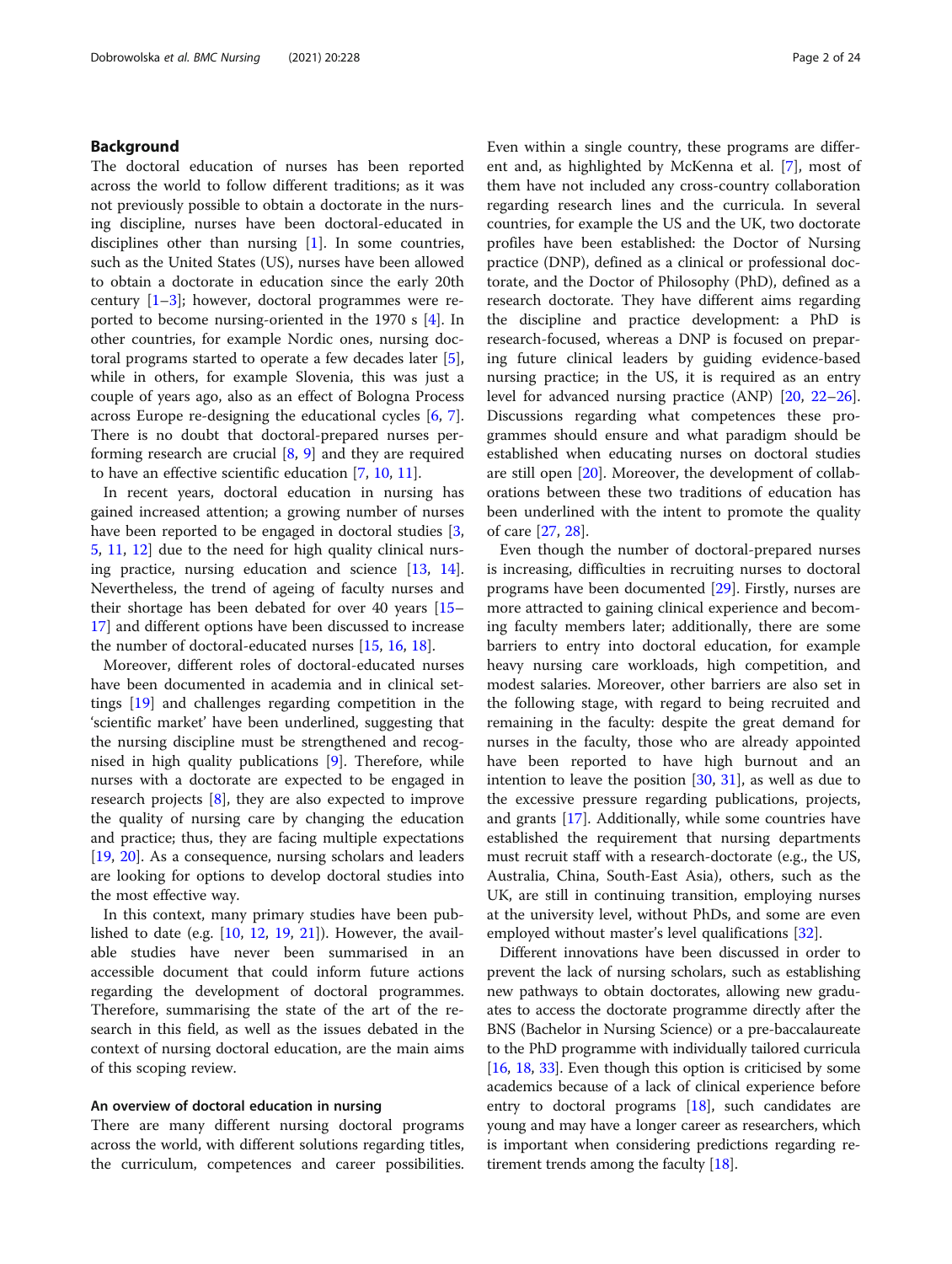In addition to the above-mentioned factors, some researchers (e.g. Mckenna et al. [[7\]](#page-22-0)) also discussed the quality of doctoral programs. An urgent need to change these programs to support the advancement of nursing science has been stated [[10\]](#page-22-0). Moreover, the need to enrich nursing doctorate education with knowledge of other disciplines, e.g., humanistic, social or biological sciences  $[34, 35]$  $[34, 35]$  $[34, 35]$  $[34, 35]$  $[34, 35]$ , as well as in quantitative methods  $[8]$  $[8]$ , have been solicited. Given that research findings must be published to inform developments of the nursing discipline, different methods are under discussion regarding the dissemination of doctoral dissertations [[36\]](#page-22-0) and increased popularity has been achieved by using the manuscript dissertation format [\[37\]](#page-22-0).

The post-doctorate programme is also debated: McNelis et al. [\[12](#page-22-0)] reported that nursing doctoral students have not been prepared for the academic role, specifically for teaching; while Bullin [[19](#page-22-0)] also added considered their competences in implementing innovative methods in education, suggesting that they require additional preparation though a revision of the curriculum [\[12](#page-22-0)]. Moreover, the roles of doctoral-prepared nurses in clinical settings are also discussed. Andreassen and Christensen [[38\]](#page-23-0) highlighted that those nurses holding a doctorate should change their practice, functioning as a leader in incorporating the evidence in the clinical field. However, experienced clinical nurses with doctorates have been documented to encounter several challenges when they start working in academia [\[17](#page-22-0)] suggesting that a clear career strategy should be developed for those willing to stay in a clinical setting.

#### Methods

#### **Design**

A scoping review has been performed by following the available frameworks [\[39,](#page-23-0) [40](#page-23-0)] in the following steps: (1) research question identification; (2) relevant studies identification; (3) studies selection; (4) data charting; and (5) results collation, summary and report. Specifically, methods and findings have been reported according to the Preferred Reporting Items for Systematic reviews and Meta-Analysis extension-Scoping Reviews (PRISMA-ScR) statement [\[41](#page-23-0)].

#### Research questions

The following research questions were addressed: (a) What is the state of the research in the nursing field regarding the doctorate programmes, and (b) what are the main issues debated to date in the available literature?

#### Studies identification

A comprehensive electronic database literature search was conducted in January 2020. The Boolean operator AND was used with combinations of search terms including the following: PhD/doctorate in nursing, competence and career

pathways. The Cumulative Index to Nursing and Allied Health Literature (CINAHL) Complete, Medline (on EBSCO Host), and SCOPUS were searched to identify articles published between January 2009 and December 2019. This period was chosen considering two main reasons: (a) the availability of a previous review regarding doctoral nursing students' persistence and the challenges faced by them, cov-ering sources published between 1985 and 2011 [\[42](#page-23-0)], and (b) the Bologna Process regulating education cycles across Europe that has reached its 20 year anniversary in 2019: specifically, 2010 was the year which was established as the aim of European Higher Education Area development [\[6](#page-22-0)].

Articles written in English, peer-reviewed, with an available abstract, and reporting both primary (qualitative, quantitative and mix-methods), and secondary (systematic reviews and meta-analysis) data were included. A total of 1412 records were identified; after screening and eligibility analysis, 41 articles were deemed eligible (Fig. [1\)](#page-3-0). Therefore, articles not meeting these criteria and those focused only on problems and the situation of faculty members with a doctorate (e.g. [[31\]](#page-22-0)), were not included.

At the first level, titles and abstracts were screened by two researchers independently and then the findings were discussed. In the second phase, the eligible studies were evaluated through full texts in an independent fashion by two researchers; when these satisfied the inclusion criteria and the researchers agreed, the study was included. In cases of disagreement, other researchers engaged in the analysis were contacted, and when agreement was reached the study was included or excluded.

#### Data charting

The following data expressing the characteristics of studies were extracted from each included study: (1) author(s); (2) publication year; (3) country; (4) study aim(s); (5) method(s) and research design; (6) participants (when available); and (7) main findings relevant to the aim of our study. The grid was piloted among five studies and then used for all included articles. Two authors independently assessed and extracted the data and agreed upon the findings. Discrepancies were discussed with other researchers.

#### Results collation, summary and report

In line with the two-fold research questions, the included studies were considered analytically according to their main features: first, the main characteristics of the studies were summarised, and then, with regards to the second aim, issues were categorised according to the Donabedian [\[43](#page-23-0)] framework for issues regarding the structure of the doctorate programmes, the process, and the outcomes. Under the structure component, we categorised the prerequisite for doctoral candidates, their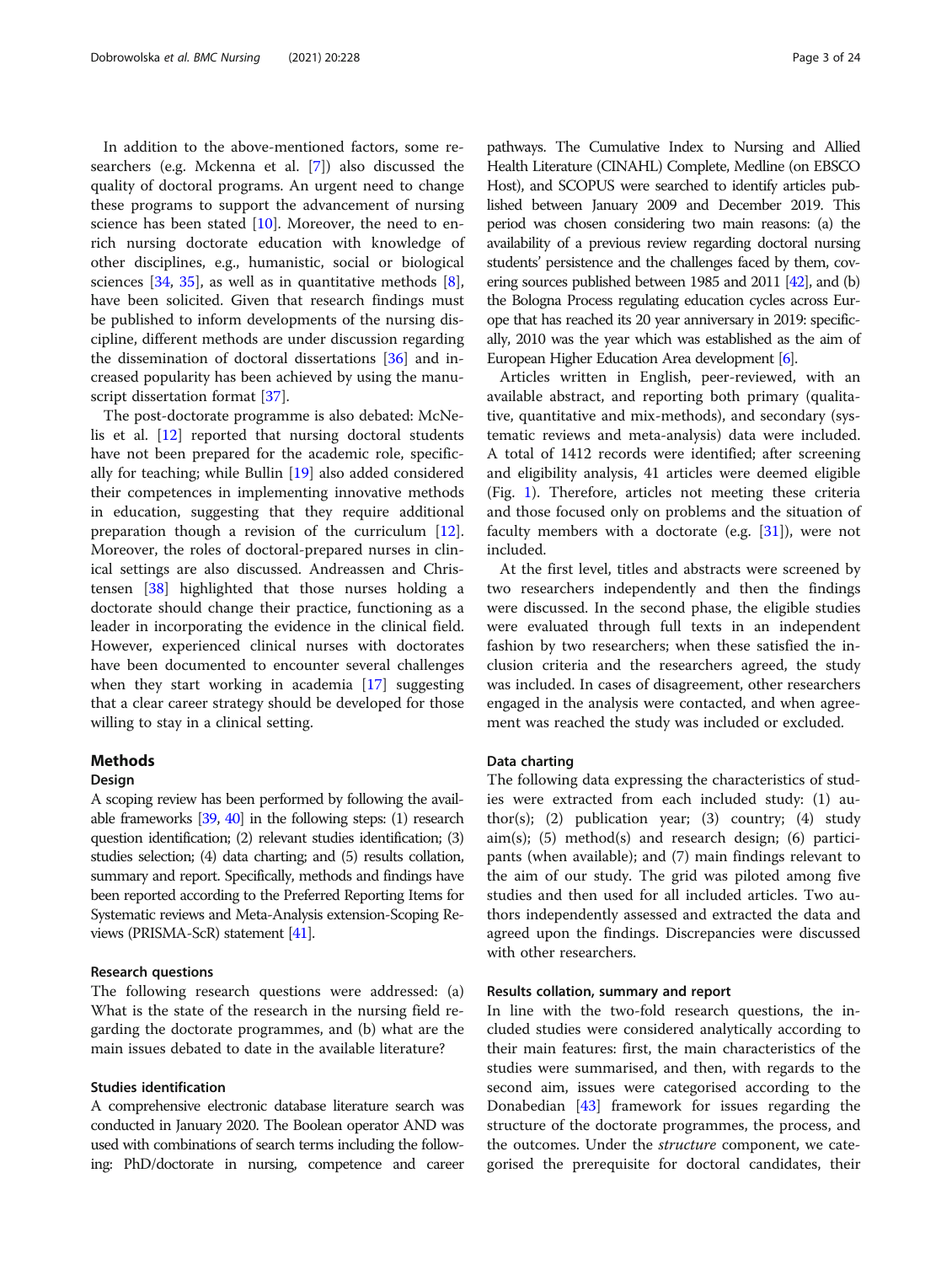<span id="page-3-0"></span>

motivation, the qualifications of the faculty members, the organisation of the doctoral programs, and the mission of the programme. Under the Process component, we included doctoral programme implementation, strategies and methods used in education, and interactions between the faculty, the doctoral students, and other stakeholders. Under the outcomes component, the results of doctoral programs documented at different levels (e.g., doctoral graduates, nursing as a discipline, doctoral students) were categorised. In some cases, difficulties were found in categorisation, as overlap exists between the three main categories. Two researchers categorised the main findings according to the Donabedian model [\[43\]](#page-23-0) and other researchers resolved inconsistencies. At each stage of the analysis, considering the Donabedian model, differences between doctoral programs, if any, were highlighted and reported.

#### Results

### What is the state of the research in the nursing field regarding the doctorate programmes?

As reported in Table [1](#page-5-0), the included articles mainly represent four continents: North America  $(n=27)$  [\[2](#page-22-0), [3,](#page-22-0) [8](#page-22-0), [10](#page-22-0)–[13](#page-22-0), [15](#page-22-0)–[20](#page-22-0), [27,](#page-22-0) [28](#page-22-0), [30,](#page-22-0) [33](#page-22-0), [36,](#page-22-0) [37,](#page-22-0) [44](#page-23-0), [49](#page-23-0)–[54\]](#page-23-0); Europe (n=8). [[5](#page-22-0), [7,](#page-22-0) [24,](#page-22-0) [25,](#page-22-0) [35](#page-22-0), [38](#page-23-0), [48](#page-23-0), [57](#page-23-0)], Asia (n=4) [\[14](#page-22-0), [46](#page-23-0), [47,](#page-23-0) [55\]](#page-23-0), and Australia [[21\]](#page-22-0). Two are multi-country studies  $[5, 45]$  $[5, 45]$  $[5, 45]$  $[5, 45]$  $[5, 45]$ , and most studies originated in the USA (*n*= 26; [\[2](#page-22-0), [3,](#page-22-0) [8,](#page-22-0) [10](#page-22-0)–[13,](#page-22-0) [15](#page-22-0)–[18](#page-22-0), [20,](#page-22-0) [27](#page-22-0), [28,](#page-22-0) [30](#page-22-0), [33,](#page-22-0) [36](#page-22-0), [37,](#page-22-0) [44](#page-23-0), [49](#page-23-0)–[54](#page-23-0)]). Most of the studies were published in the last 6 years (n=28; [[3,](#page-22-0) [5,](#page-22-0) [8,](#page-22-0) [10](#page-22-0)–[17](#page-22-0), [19](#page-22-0)–[21,](#page-22-0) [27,](#page-22-0) [28,](#page-22-0) [30,](#page-22-0) [33,](#page-22-0) [35](#page-22-0)–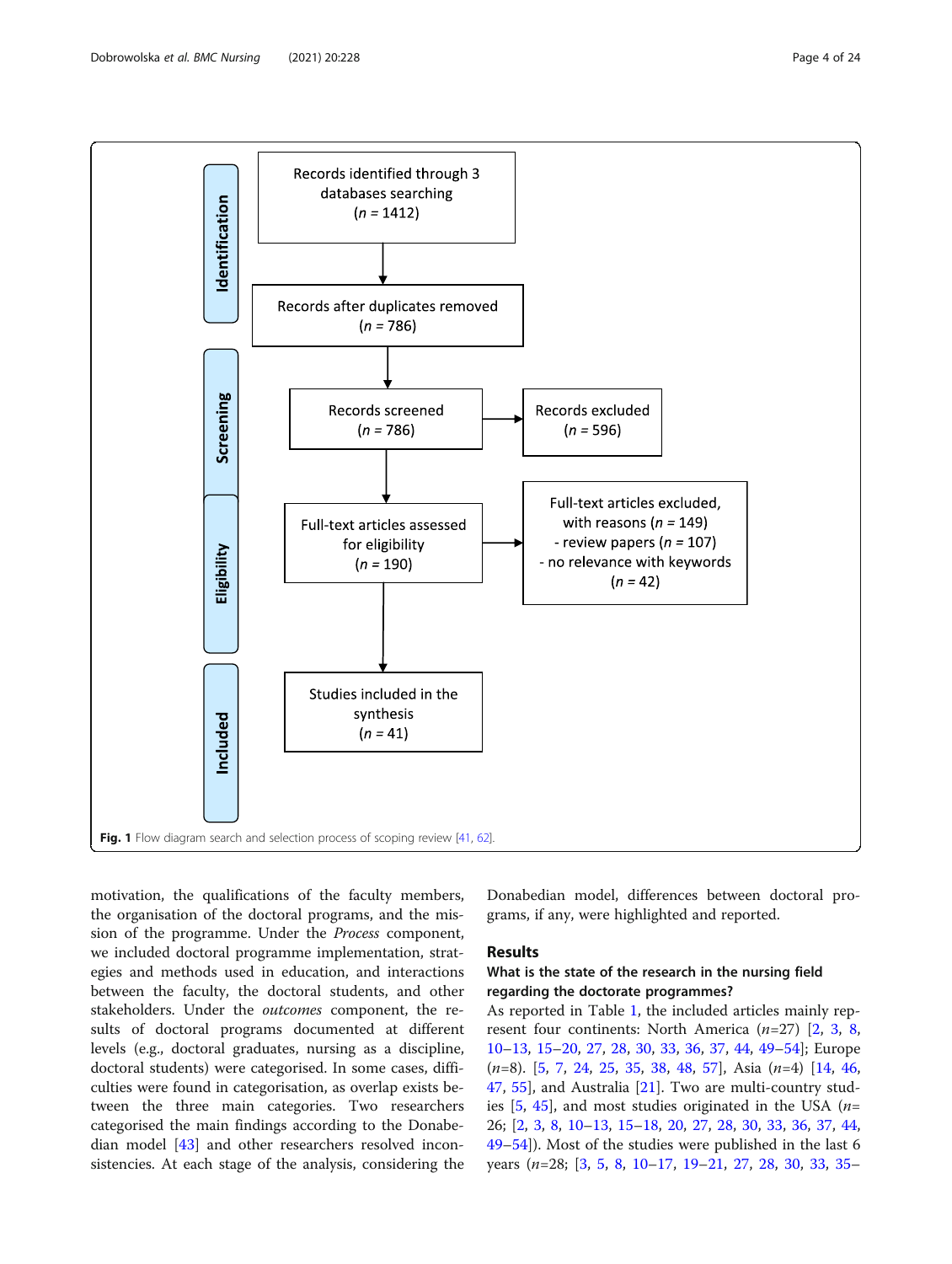[38,](#page-23-0) [45](#page-23-0), [48,](#page-23-0) [54](#page-23-0)–[57\]](#page-23-0), with 11 in 2019 [[3,](#page-22-0) [5](#page-22-0), [11,](#page-22-0) [12](#page-22-0), [17,](#page-22-0) [20](#page-22-0), [27,](#page-22-0) [35](#page-22-0), [36](#page-22-0), [56](#page-23-0), [57](#page-23-0)].

The majority of studies used a quantitative approach (n=20; [\[2](#page-22-0), [3](#page-22-0), [5](#page-22-0), [7](#page-22-0), [10](#page-22-0), [11](#page-22-0), [13](#page-22-0)–[15](#page-22-0), [18](#page-22-0), [30](#page-22-0), [35](#page-22-0), [37](#page-22-0), [44](#page-23-0), [45](#page-23-0), [49,](#page-23-0) [50,](#page-23-0) [52](#page-23-0)–[54\]](#page-23-0)), while others applied a qualitative  $(n=15;$ [[12,](#page-22-0) [17](#page-22-0), [20,](#page-22-0) [24](#page-22-0), [25,](#page-22-0) [28](#page-22-0), [33,](#page-22-0) [35](#page-22-0), [38,](#page-23-0) [46](#page-23-0), [47](#page-23-0), [51,](#page-23-0) [55](#page-23-0)–[57\]](#page-23-0)) or mix-methods design  $(n=3; [8, 16, 21])$  $(n=3; [8, 16, 21])$  $(n=3; [8, 16, 21])$  $(n=3; [8, 16, 21])$  $(n=3; [8, 16, 21])$  $(n=3; [8, 16, 21])$  $(n=3; [8, 16, 21])$ . Only one integrative review emerged [\[19](#page-22-0)] along with two case analyses  $(n=2; [27, 48]).$  $(n=2; [27, 48]).$  $(n=2; [27, 48]).$  $(n=2; [27, 48]).$  $(n=2; [27, 48]).$ 

Most of the studies referred to PhD programmes  $(n=22)$ [[5,](#page-22-0) [8](#page-22-0), [10](#page-22-0), [11](#page-22-0), [14,](#page-22-0) [16,](#page-22-0) [18](#page-22-0), [19](#page-22-0), [21](#page-22-0), [30,](#page-22-0) [33,](#page-22-0) [35](#page-22-0)–[38,](#page-23-0) [47](#page-23-0)–[49](#page-23-0), [51](#page-23-0), [53](#page-23-0), [55,](#page-23-0) [57](#page-23-0)], with DNP analysed in 5 cases [[2,](#page-22-0) [25](#page-22-0), [44,](#page-23-0) [50](#page-23-0), [56](#page-23-0)], while both programs were tackled in nine studies [[3](#page-22-0), [12](#page-22-0), [13](#page-22-0), [15,](#page-22-0) [17,](#page-22-0) [20](#page-22-0), [27](#page-22-0), [28](#page-22-0), [54\]](#page-23-0); in addition, some articles have shown research regarding doctoral programs without specifying its kind  $(n=5)$  [[7](#page-22-0), [24,](#page-22-0) [45](#page-23-0), [46](#page-23-0), [52\]](#page-23-0). The majority  $(n=35)$  of studies investigated the experience and expectations of students/faculty members/directors of doctoral programmes and deans, ANPs with PhDs by involving between three [\[48](#page-23-0)] and 1,668 participants [[45](#page-23-0)], with a total of 7,159 participants in all 35 studies. Of the remaining, three studies have analysed doctoral programmes (with the number of programmes analysed from 56 to 120, e.g. [[10](#page-22-0), [37](#page-22-0), [49](#page-23-0)], the thesis produced  $(n=61, 35]$ , examples of collaboration ( $n=4$ , [[27](#page-22-0)]) and studies published regarding PhD requirements  $(n=139, [19])$  $(n=139, [19])$  $(n=139, [19])$ .

#### What are the main issues debated in the available literature to date?

#### Structure level: (1) Prerequisite for doctoral candidates

Two main issues emerged: regarding the admission criteria of doctoral programs and the doctoral candidates' criteria/motivations for choosing the programme. Admission criteria for doctoral candidates have been documented as different: for example, Squires et al. [\[18](#page-22-0)], in the case of direct entry PhD programs from a bachelor's degree, reported a requirement of at least one year of clinical experience as a registered nurse. The number of required clinical hours before the admission to the DNP has been documented to range between 0 and 1,000 [[44\]](#page-23-0). Specifically, DNP programs do not require additional practice hours for supplementing previous master's-level supervised clinical hours. However, 20 % of programs reported having a separate clinical course, 26 % reported an end-of-programme practice immersion experience, and 38 % required both a supplemental and end-of-programme immersion experience  $[44]$  $[44]$ .

In the study conducted by Squires et al. [[18\]](#page-22-0) for direct entry PhD programs from a bachelor's degree, a graduate level statistics course, an admission interview, and the Grade Point Averages (GPA) were also reported. Megginson [[49](#page-23-0)] investigated the admission criteria in PhD nursing programs and documented that the GPA was required in 100 % of cases, set-up mostly at 3.0 as a

minimum; moreover, 82 % of analysed US programs also considered the Graduate Record Examinations (GRE) scores during the admission decision. Furthermore, one or more examples of writing (e.g., the scholarly project), a letter of recommendation (by a Professor), the applicants' interviews and the research line matching that of the faculty have been also reported.

On the side of the candidates, the decision to enter a doctoral programme (both PhD and DNP) has been underlined as being affected by financial aspects and funding availability [[15,](#page-22-0) [16](#page-22-0)]. Specifically, three aspects have been reported as crucial [\[15](#page-22-0)]: (a) paying for education, (b) returning investments in the future, and (c) impacting future salary. When choosing the programme, respondents have been documented to consider what would best fit to their busy life [e.g., a hybrid form of education with online courses], but also the time available and that requested [e.g., for degree completion – which has been reported to be more important in the case of DNP than PhD]. Time has been considered as one of the three main barriers identified for bachelor/ master/DNP students to start a PhD  $[18]$ . The other two barriers are costs and the issue of experience, as students want to gain clinical experience before entering the programme. However, 69 % of students sampled indicated that they would consider a PhD directly after their current programme of study [\[18\]](#page-22-0).

Choosing a professional doctorate or not has been reported to be influenced by the information available to the potential candidates; students chose a PhD as they were not aware of the DNP [\[24\]](#page-22-0). According to a study performed in China [\[14](#page-22-0)], the majority of PhD students have been reported to pursue a doctorate according to their career plan (73 %) and to improve their research abilities (53.9 %). Science passion and motivation to work for nursing discipline development, and through science for the improvement of quality of life, was also reported among BNS/BS–PhD students. However, their challenge was the lack of experience in clinical practice. This has been reported as the nursing identity threat mostly due to the opinions of "older" nurses, and also challenged their future career prospects in case they were not productive as scientists. Moreover, their life is challenged because they are the youngest students in doctoral programs and are also dealing with financial and family responsibilities [\[33](#page-22-0)].

#### Structure level: (2) Qualifications of faculty members

The profile of faculty teaching in DNP and PhD programs has been documented as different [[13](#page-22-0)]. Those staff who teach DNP students are more likely to have DNP degrees and be engaged in clinical practice, whereas lecturers with a PhD usually teach PhD students and are more likely to be engaged in research activities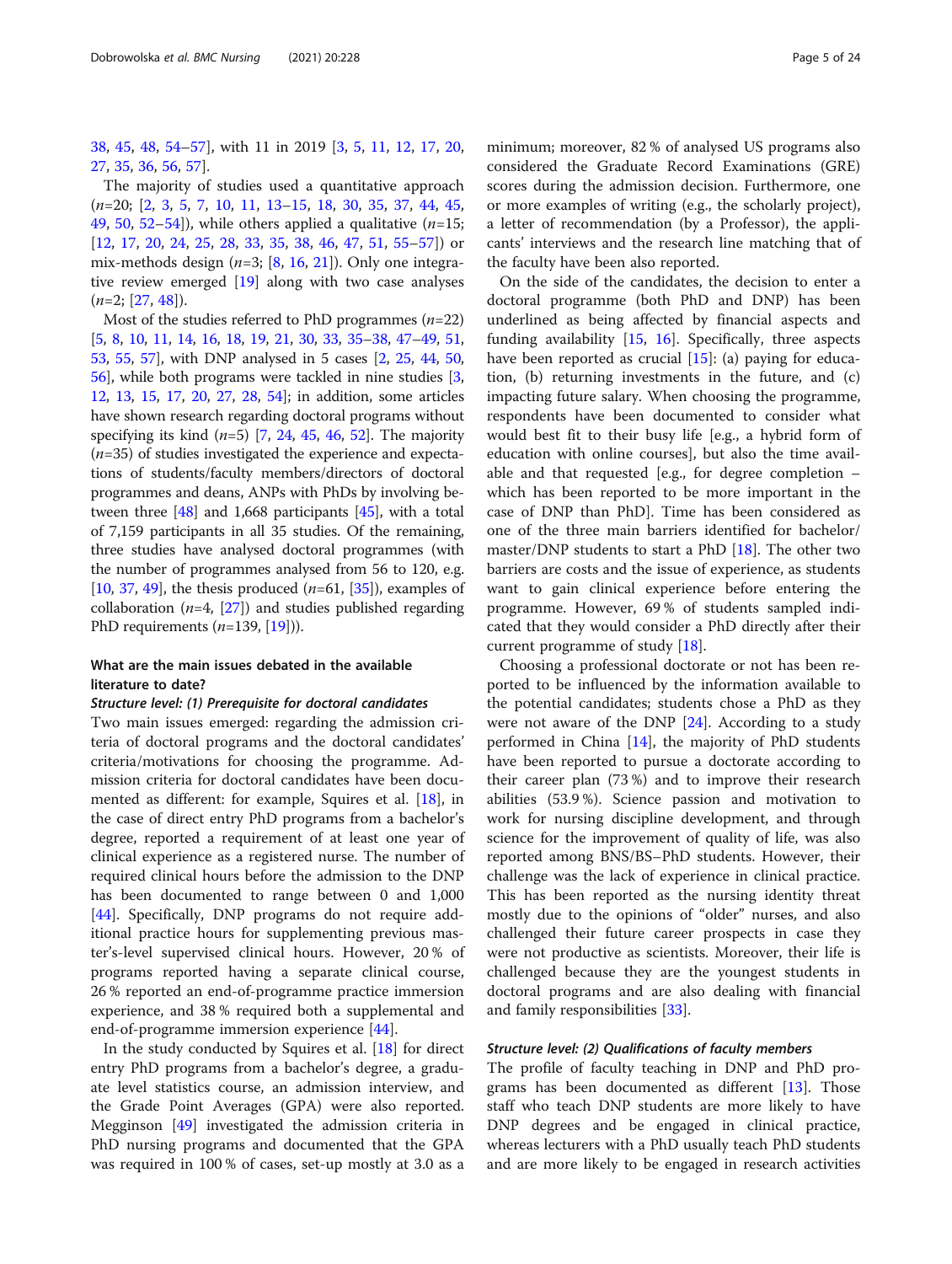<span id="page-5-0"></span>Table 1 Characteristics of the included studies

| No                 | year/<br>country              | Author(s)/ Aim(s) of the study                                                                                                                                                                                                                                                         | Method and research<br>design                                        | Sample                                                                                                                                                  | <b>Relevant main findings</b>                                                                                                                                                                                                                                                                                                                                                                                                                                                                                                                                                                                                                                                                                                                |
|--------------------|-------------------------------|----------------------------------------------------------------------------------------------------------------------------------------------------------------------------------------------------------------------------------------------------------------------------------------|----------------------------------------------------------------------|---------------------------------------------------------------------------------------------------------------------------------------------------------|----------------------------------------------------------------------------------------------------------------------------------------------------------------------------------------------------------------------------------------------------------------------------------------------------------------------------------------------------------------------------------------------------------------------------------------------------------------------------------------------------------------------------------------------------------------------------------------------------------------------------------------------------------------------------------------------------------------------------------------------|
| $[2]$              | 2012<br>(USA)                 | To determine the perceived<br>feasibility of the eligibility for<br>tenure<br>being granted to nurses<br>prepared at the level of doctor<br>of nursing practice (DNP)                                                                                                                  | Internet-<br>based survey                                            | Faculties and deans $(n=65)$<br>from a randomly chosen list of<br>doctor of nursing programs<br>from the American Association<br>of Colleges of Nursing | In 61.3 % of the institutions,<br>DNP faculty members were<br>eligible for tenure. 56.25 % of<br>respondents reported that their<br>institutions considered practice<br>in granting tenure. According<br>to 75.4 % respondents allowing<br>DNP faculty eligibility for tenure<br>brings benefits, such as<br>recruitment and retention of<br>faculty, parity with other<br>practice doctorates, and the<br>clinical component that they<br>bring. 41.27% respondents<br>reported that they have<br>concerns related to allowing<br>DNP faculty eligibility for<br>tenure, such as the fact they<br>are not adequately trained in<br>the research process, and that<br>DNP tenure diminishes the<br>progress nursing has made in<br>academia. |
| $[3]$              | 2019<br>(USA)                 | To evaluate mentoring of<br>doctoral students' work by<br>nursing faculty in DNP and PhD<br>programs                                                                                                                                                                                   | Descriptive study with online<br>survey                              | Nursing faculty members ( $n=$<br>230; (DNP=177 and PhD=53).                                                                                            | Mentoring is crucial in effective<br>doctoral education. A number<br>of students were identified for<br>effective mentoring (PhD M=<br>3.4, DNP M=4.3). Specific<br>qualification to mentor doctoral<br>students of both programs is<br>required, however only 1/4<br>faculty members received<br>formal training in this regard.<br>Among the factors that would<br>facilitate effective mentoring by<br>faculty are allocation of time,<br>number of students, students'<br>readiness for doctoral work,<br>better preparation for the<br>mentoring role, and resources<br>which support students' work.                                                                                                                                   |
| $\lbrack 5\rbrack$ | 2019<br>(Nordic<br>countries) | To investigate and compare<br>the prevalence of PhD-<br>prepared nurses employed at<br>university hospitals in the Nor-<br>dic countries, to investigate<br>what functions they fulfil, what<br>research activities they under-<br>take and how they describe<br>their ideal work life | A descriptive cross-sectional<br>study with online<br>questionnaire  | PhD-prepared nurses working<br>at a university hospital in one<br>of six Nordic countries $(n=166)$                                                     | The following functions of PhD-<br>prepared nurses working at uni-<br>versity hospitals were reported<br>most often:<br>(a) research,<br>(b) teaching,<br>(c) supervision,<br>(d) administration.<br>Only part of their time is spent<br>on research. The majority of<br>respondents held a position<br>shared between hospital and<br>university.                                                                                                                                                                                                                                                                                                                                                                                           |
| $\vert$            | 2014 (UK)                     | To evaluate the quality of<br>doctoral education in nursing<br>in the United Kingdom                                                                                                                                                                                                   | A quantitative study with a<br>cross-sectional comparative<br>survey | Doctoral students/graduates<br>$(n=97)$ and faculty $(n=37)$                                                                                            | The results provide information<br>regarding the program, faculty/<br>staff, resources and evaluation.<br>Staff members were more likely<br>to agree with the statement:<br>'your institution values,<br>supports and provides rewards<br>to students for research and<br>scholarly activity' than students.<br>Staff members were more likely                                                                                                                                                                                                                                                                                                                                                                                               |

to agree that the emphasis of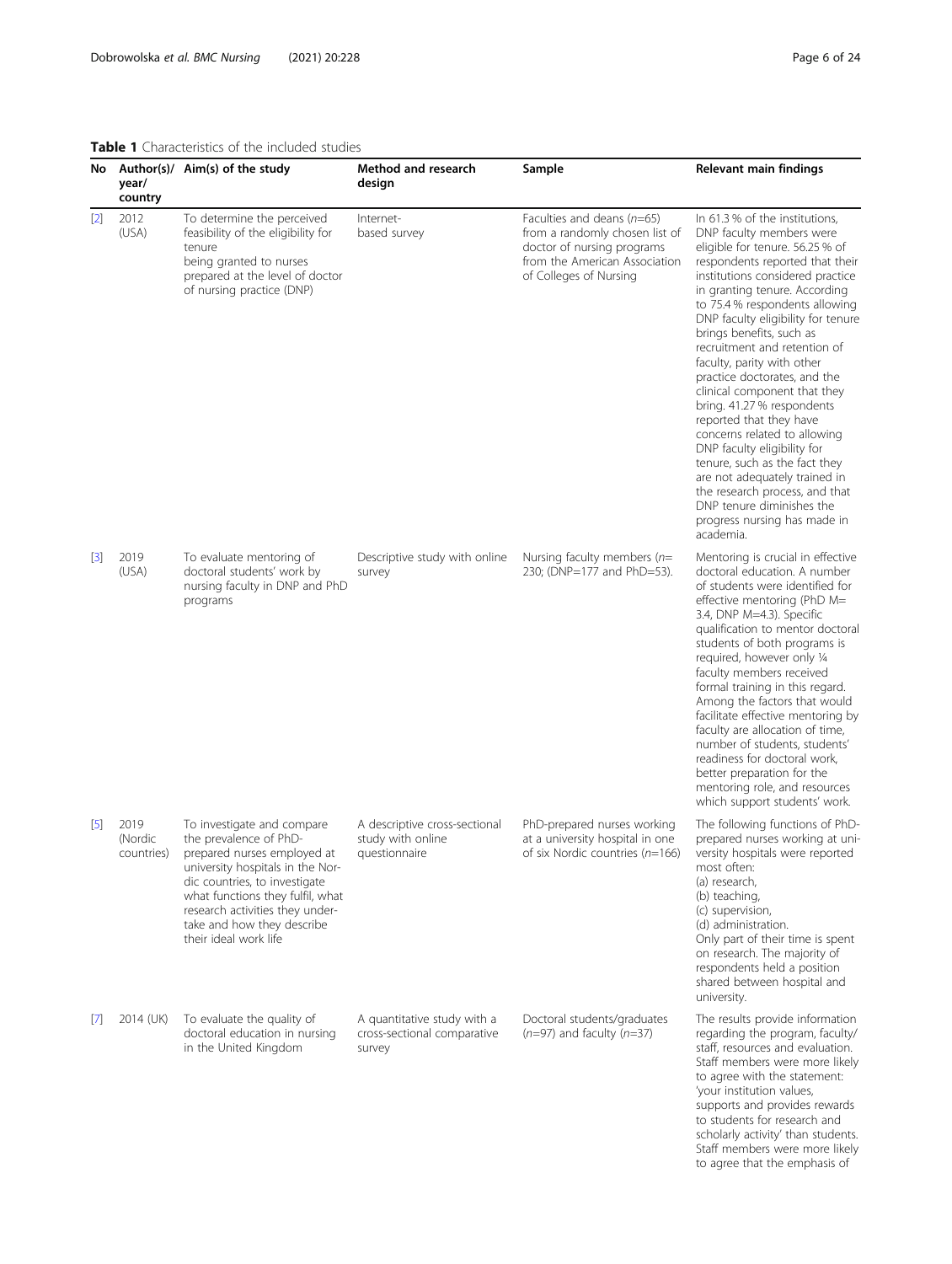with a greater number of responsibilities, and who work

|     | year/<br>country     | No Author(s)/ Aim(s) of the study                                                                                                                                               | <b>Method and research</b><br>design                                                                                                                      | Sample                                                                                                                                          | <b>Relevant main findings</b>                                                                                                                                                                                                                                                                                                                                                                                                                                                                                                                                                                                                                                                                                                                                                           |
|-----|----------------------|---------------------------------------------------------------------------------------------------------------------------------------------------------------------------------|-----------------------------------------------------------------------------------------------------------------------------------------------------------|-------------------------------------------------------------------------------------------------------------------------------------------------|-----------------------------------------------------------------------------------------------------------------------------------------------------------------------------------------------------------------------------------------------------------------------------------------------------------------------------------------------------------------------------------------------------------------------------------------------------------------------------------------------------------------------------------------------------------------------------------------------------------------------------------------------------------------------------------------------------------------------------------------------------------------------------------------|
|     |                      |                                                                                                                                                                                 |                                                                                                                                                           |                                                                                                                                                 | the doctoral curriculum is<br>consistent with the mission of<br>the university and the discipline<br>of nursing. Staff members think<br>that students have ethical<br>training within the framework<br>of preparation for undertaking<br>research. Students do not agree<br>with this. Students disagree<br>significantly more often with<br>the statement 'staff members<br>provide students with diverse<br>and challenging learning<br>experiences' than staff<br>members. Most students<br>reported that the environment<br>and resources, including<br>financial support and the time<br>allocated to support students,<br>were of poor quality. Students<br>rated supervision as excellent.<br>Students rated the overall<br>quality of the program higher<br>than staff members. |
| [8] | 2018<br>(USA)        | To describe development of<br>new competency-based cur-<br>riculum in quantitative research<br>for PhD nursing students                                                         | Mix-method study:<br>assessment of quantitative<br>research methods curricula;<br>survey of PhD students and<br>alumni; interview with<br>program faculty | PhD students $(n=127)$ ; top<br>National Institute of Health-<br>funded nursing schools with<br>PhD degree programs $(n=8)$                     | The study revealed that<br>students are interested in<br>practising with secondary data<br>analysis using large data sets,<br>biomedical informatics data<br>interpretation, an<br>understanding of applied<br>machine learning algorithms,<br>and to improve their<br>understanding of complex<br>database management.<br>Students requested more in-<br>depth statistical courses. All sur-<br>veyed programs offered a year-<br>long training course in epi-<br>demiology and quantitative re-<br>search methods (some schools<br>offered 2 years of training).                                                                                                                                                                                                                      |
|     | $[10]$ 2015<br>(USA) | To examine the content of U.S. A descriptive design using<br>PhD programs in nursing as Web scraping methodology<br>communicated on the program was used<br>websites in 2012    |                                                                                                                                                           | Research-focused doctoral (PhD Nearly all programs included<br>and DNS) programs in nursing statistics/quantitative design,<br>$(n=120)$ in USA | philosophy/theory<br>development and qualitative<br>methods. Only 55 % of<br>programs showed evidence of<br>including nursing inquiry, and<br>43.3 % included research ethics.<br>Education/teaching was<br>included in 55.8% of programs,<br>policy in 50% and leadership in<br>36.7%.                                                                                                                                                                                                                                                                                                                                                                                                                                                                                                 |
|     | $[11]$ 2019<br>(USA) | To assess characteristics and<br>practices of nursing PhD<br>students, the mentoring<br>practices of their advisors, and<br>the likelihood of self-reported<br>career readiness | A nationwide descriptive,<br>cross-sectional study                                                                                                        | PhD students $(n=380)$<br>representing 64 schools                                                                                               | The mean self-rated scientific<br>proficiency score of PhD stu-<br>dents was $87.9 \pm 13.4$ (range:<br>20-120). A high percentage of<br>students had positive reports of<br>mentorship characteristics of<br>their advisors. Greater readiness<br>for their career was found<br>among students who are older,                                                                                                                                                                                                                                                                                                                                                                                                                                                                          |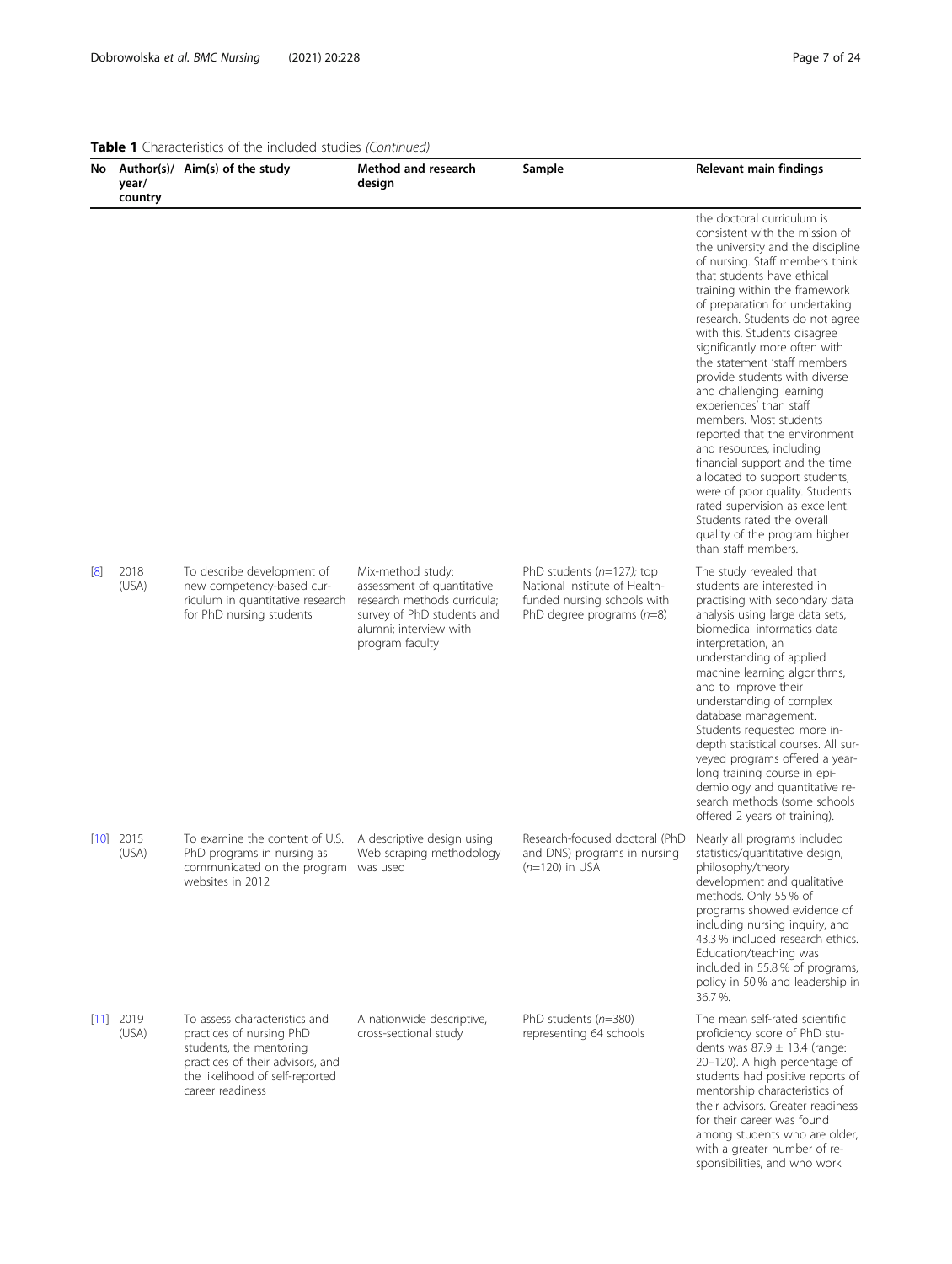#### Table 1 Characteristics of the included studies (Continued) No Author(s)/ Aim(s) of the study year/ country **Method and research** design Sample Relevant main findings more hours per week. Mentoring practices were not found to be significant predictors of career readiness. However, having one or more mentor and advisor influenced greater readiness for career. [[12](#page-22-0)] 2019 (USA) Understanding doctoral nursing Descriptive qualitative design PhD and DNP students and students' and recent graduates' expectations of their educational experience related to preparation for an academic career recent graduates (n=24) Two major themes emerged in the analysis: (1) met and unmet expectations of programs; and (2) equivocal preparation for teaching. [[13](#page-22-0)] 2015  $(115A)$ To profile the nursing faculty in A descriptive study with an the United States teaching in PhD and DNP programs online survey Nursing faculty (n=554) who teach in PhD and DNP programs in the United States Faculty who teach only DNP students are more likely to hold a DNP degree, while those teaching only in PhD programs or in both programs are more likely to hold a PhD. Faculty teaching only in DNP programs are more likely to engage in clinical practice. Faculty teaching in PhD programs only or in both programs were more likely to serve as members of doctoral students' dissertation or project committees, provide academic counselling, mentor students in research, serve as committee chairs, provide informal mentoring to doctoral students, and supervise postdoctoral fellows. [[14](#page-22-0)] 2018 (China) To investigate career intentions Online cross-sectional survey of nursing PhD students PhD nursing students ( $n=89$ ) For most of the PhD students, pursuing a PhD was part of their career plan (73.0 %). Regarding career intentions, most of the students (60.7 %) wanted to work in an educational institution. The most often indicated fields of work after graduation were nursing education (75.3 %) and nursing research (70.8 %), only a few students wanted to work in a clinical setting (16.9 %). Students' expectations regarding the work role were: - the opportunity to put their strengths to the fullest use  $(79.8\%),$ - time to conduct research (60.7 %) - regular office hours for good work-life balance (51.7 %). [[15](#page-22-0)] 2016 (USA) To describe the factors influencing the pursuit and completion of doctoral education by nurses intending to seek or retain faculty roles The quantitative survey Nurses, current students or recent graduates of doctoral programs (n=548) Time was an important factor considered when choosing a doctoral program, both by PhD and DNP students/graduates. Time for degree completion was more important for DNP then for PhD students (the sooner the better). Almost all respondents reported that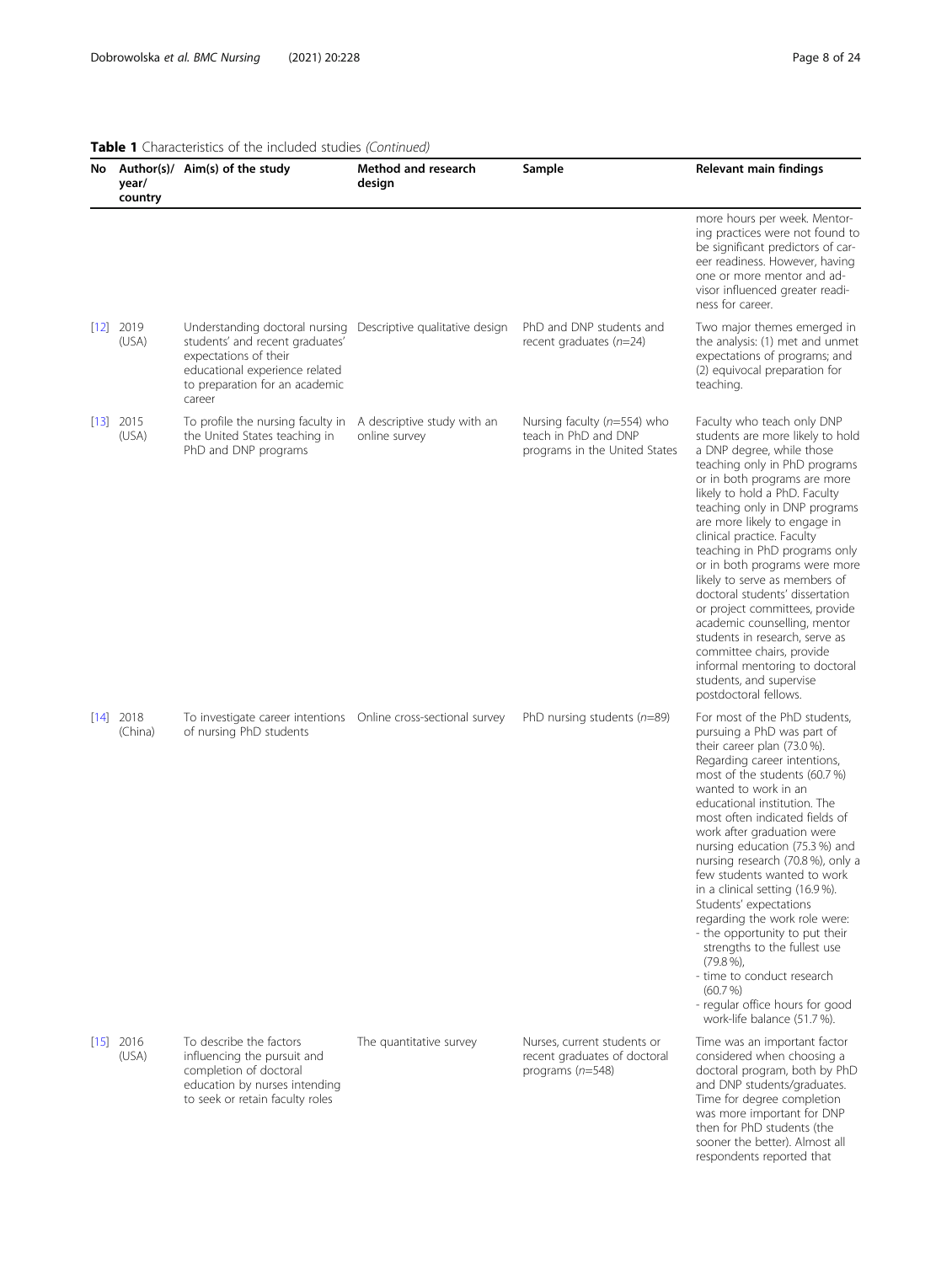| year/<br>country     | No Author(s)/ Aim(s) of the study                                                                                                                                                                                                                                                                                              | Method and research<br>design         | Sample                                                                                                                                                                                                                                                                                                                                               | Relevant main findings                                                                                                                                                                                                                                                                                                                                                                                                                                                                                                                                                                                                                                                                                                                                                                   |
|----------------------|--------------------------------------------------------------------------------------------------------------------------------------------------------------------------------------------------------------------------------------------------------------------------------------------------------------------------------|---------------------------------------|------------------------------------------------------------------------------------------------------------------------------------------------------------------------------------------------------------------------------------------------------------------------------------------------------------------------------------------------------|------------------------------------------------------------------------------------------------------------------------------------------------------------------------------------------------------------------------------------------------------------------------------------------------------------------------------------------------------------------------------------------------------------------------------------------------------------------------------------------------------------------------------------------------------------------------------------------------------------------------------------------------------------------------------------------------------------------------------------------------------------------------------------------|
|                      |                                                                                                                                                                                                                                                                                                                                |                                       |                                                                                                                                                                                                                                                                                                                                                      | family and job obligations<br>interfered with studying and<br>writing. Nearly all respondents<br>stated that their doctoral<br>education was worth the time<br>commitment. Money was<br>another important factor<br>considered when deciding to<br>enter a doctoral program. Three<br>aspects were crucial here: (a)<br>paying for education, (b) return<br>of investment in the future, and<br>(c) impact on their future salary.<br>Majority of respondents<br>reported that doctoral<br>education was worth money<br>investment.                                                                                                                                                                                                                                                      |
| $[16]$ 2016<br>(USA) | An evaluation comparing the<br>early-entry option with two<br>more conventional entry points<br>was conducted                                                                                                                                                                                                                  | Qualitative and quantitative<br>study | Three groups $(n=84)$ : (a) early-<br>entry students, undergraduates<br>or immediately upon gradu-<br>ation ( $n=29$ ), (b) mid-entry stu-<br>dents with baccalaureate<br>degrees and at least 1 year of<br>work experience $(n=27)$ , (c)<br>delayed-entry students with<br>master's degrees and 1 or more<br>years of work experience $(n=$<br>28) | Similarities and differences<br>emerged between students<br>who enter a PhD program in<br>nursing before their<br>baccalaureate degree and<br>students after their<br>baccalaureate degree and after<br>their master's degree. In<br>qualitative data, among the<br>similarities, three themes<br>emerged: availability of funding,<br>mentors and teaching<br>preparation. Among the<br>differences, two themes<br>emerged: Career decision-<br>making and clinical<br>competence.<br>In quantitative data, among the<br>similarities, research<br>productivity and faculty<br>position in nursing as post-<br>graduation employment were<br>reported. Among the differ-<br>ences: diversity regarding age<br>and ethnicity of students and<br>progression measures were<br>identified. |
| $[17]$ 2019<br>(USA) | To explore the experiences of<br>DNP and PhD prepared faculty<br>on tenure-track in academia<br>through narrative stories                                                                                                                                                                                                      | A qualitative narrative design        | Doctoral-prepared nurses ( $n=$<br>19) on tenure-track.                                                                                                                                                                                                                                                                                              | Five themes were found:<br>(1) The ability to develop<br>meaningful partnerships,<br>(2) A necessity to balance<br>responsibilities,<br>(3) Destructive criticism is real,<br>(4) I have value in academia,<br>(5) Multifaceted coaching to<br>produce achievement.                                                                                                                                                                                                                                                                                                                                                                                                                                                                                                                      |
| $[18]$ 2014<br>(USA) | To (1) evaluate admission<br>criteria into PhD programs for<br>direct entry from a bachelor's<br>degree; (2) ascertain bachelors<br>and masters' degree nursing<br>students' perspectives on<br>pursuing a BSN to PhD; (3)<br>clarify factors that influence<br>students' decision-making pro-<br>cesses behind pursuing a PhD | A cross-sectional pilot study         | Currently enrolled bachelor's,<br>master's, and doctor of nursing<br>practice students $(n=606)$                                                                                                                                                                                                                                                     | Chosen admission criteria into<br>PhD programs from a<br>bachelor's degree: 5 programs<br>required at least one year of<br>clinical work experience as RN.<br>Other are also: a graduate level<br>statistics course, admissions<br>interview, and grade point<br>averages (GPAs) - which is set<br>on different levels for different<br>programs. 69% of the surveyed<br>students indicated that they                                                                                                                                                                                                                                                                                                                                                                                    |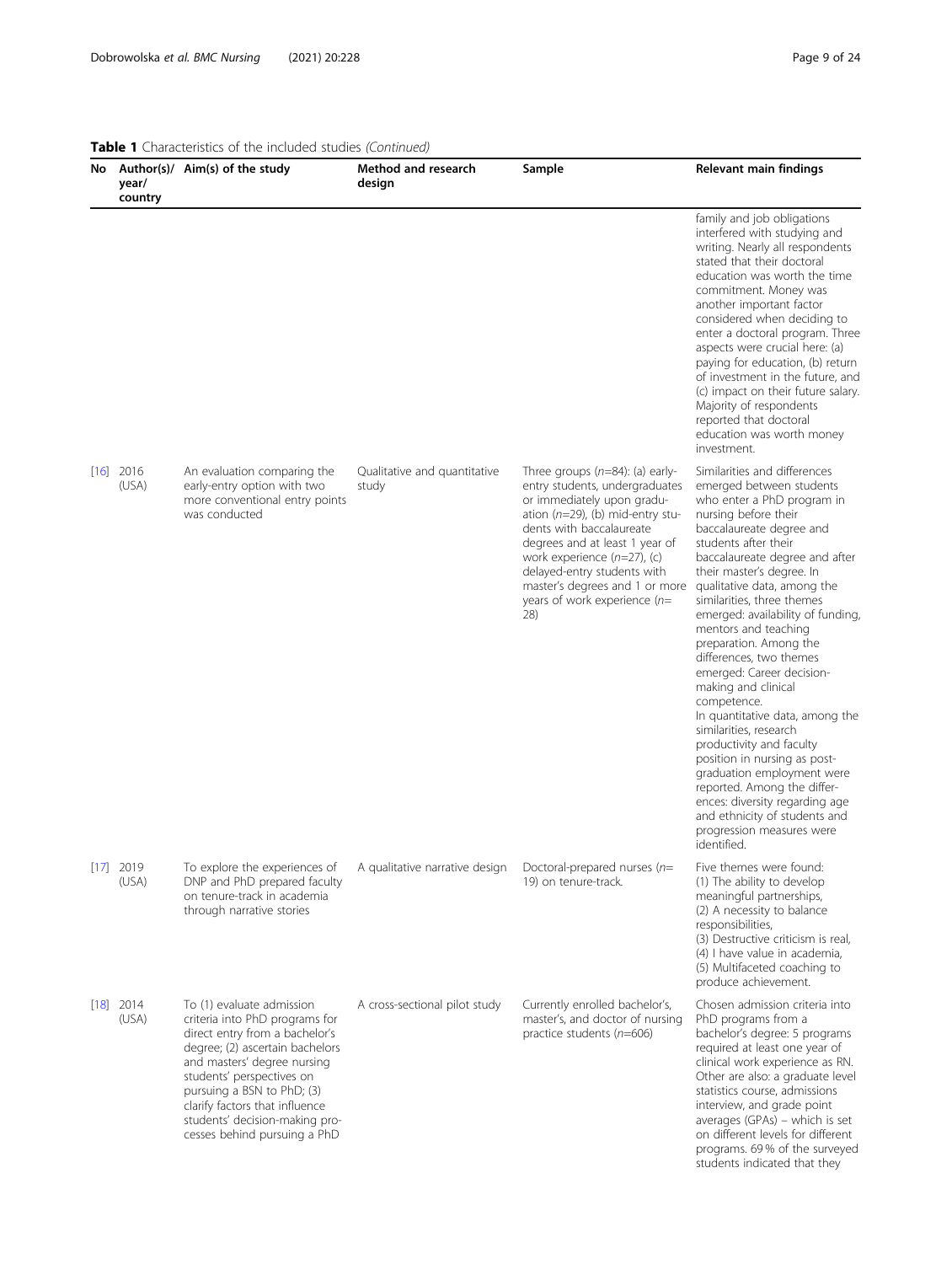More than half of the surveyed

| year/<br>country           | No Author(s)/ Aim(s) of the study                                                                                                                                                                                                                                  | Method and research<br>design                                                                                                                                  | Sample                                                                                                             | Relevant main findings                                                                                                                                                                                                                                                                                                                                                                                                                                                                                                                    |
|----------------------------|--------------------------------------------------------------------------------------------------------------------------------------------------------------------------------------------------------------------------------------------------------------------|----------------------------------------------------------------------------------------------------------------------------------------------------------------|--------------------------------------------------------------------------------------------------------------------|-------------------------------------------------------------------------------------------------------------------------------------------------------------------------------------------------------------------------------------------------------------------------------------------------------------------------------------------------------------------------------------------------------------------------------------------------------------------------------------------------------------------------------------------|
|                            |                                                                                                                                                                                                                                                                    |                                                                                                                                                                |                                                                                                                    | may or definitely would<br>consider a PhD directly after<br>their current program of study.<br>Among the barriers for<br>pursuing PhD study, three<br>emerged in qualitative analysis:<br>cost, time and experience.<br>Among the students' areas of<br>interest for PhD study, the most<br>often indicated was non-<br>communicable diseases,<br>followed by global health.                                                                                                                                                              |
| $[19]$ 2018<br>(Canada)    | To understand the state of the<br>literature regarding a PhD<br>requirement and the extent to<br>which a PhD supports<br>academic nurse educators in<br>their teaching roles                                                                                       | Integrative review                                                                                                                                             | Peer-reviewed papers n=139                                                                                         | The majority of published<br>works originated in the USA<br>$(n=126)$ . Only 33 studies were<br>research-based.<br>Results are framed in following<br>themes:<br>(a) What is an effective<br>educator?<br>(b) What is the current practice<br>for the formal preparation of<br>teachers in higher education?<br>(c) How is excellence in<br>teaching described?<br>(d) What conditions influence<br>or have an impact on academic<br>nurse educator preparation for<br>the responsibilities of their<br>roles?                            |
| $[20]$ 2019<br>(USA)       | To develop a substantive<br>theory about the perceptions<br>and the attitudes of doctoral<br>nurses regarding their roles                                                                                                                                          | An adapted approach of<br>Strauss and Corbin's<br>grounded theory<br>methodology.<br>The semi-structured individual<br>interview and focus group<br>interviews | Doctoral-prepared nurses ( $n=$<br>13) and nursing experts $(n=5)$<br>with expertise regarding<br>doctoral studies | The core category that<br>emerged was Following the<br>Path - describing respondents'<br>perspective of the PhD and<br>DNP roles. Additionally, four<br>categories were identified: (1)<br>advancing (perceiving the<br>doctoral role, moving practice<br>forward, influencing); (2)<br>collaborating (working<br>together, building the identity,<br>identifying); (3) transforming<br>(complex health care, changing,<br>choosing roles); and (4)<br>stewarding (building the<br>profession, performing the role,<br>mentoring/growing) |
| $[21]$ 2018<br>(Australia) | To understand the experiences<br>of nurses and midwives<br>enrolled in a PhD, explore<br>barriers that PhD students<br>encounter whilst completing<br>the degree, and develop<br>recommendations for support<br>strategies to encourage<br>completion a PhD degree | A mixed methodology, non-<br>experimental design<br>approach                                                                                                   | Registered Nurses and<br>Registered Midwives enrolled<br>to PhD program $(n=16)$                                   | Results regard the following<br>aspects of PhD programs:<br>supervision, feedback, peer<br>support groups, supervisors:<br>expectations/viewpoints, and<br>the PhD journey. Most PhD<br>students give positive<br>comments regarding their<br>supervisors. Feedback received<br>from supervisors regarding<br>submitted work was usually<br>timing, not always consistent,<br>often including conflicting<br>advice, sometimes unhelpful<br>and difficult to understand.<br>Peer group support was not<br>highly rated by the students.   |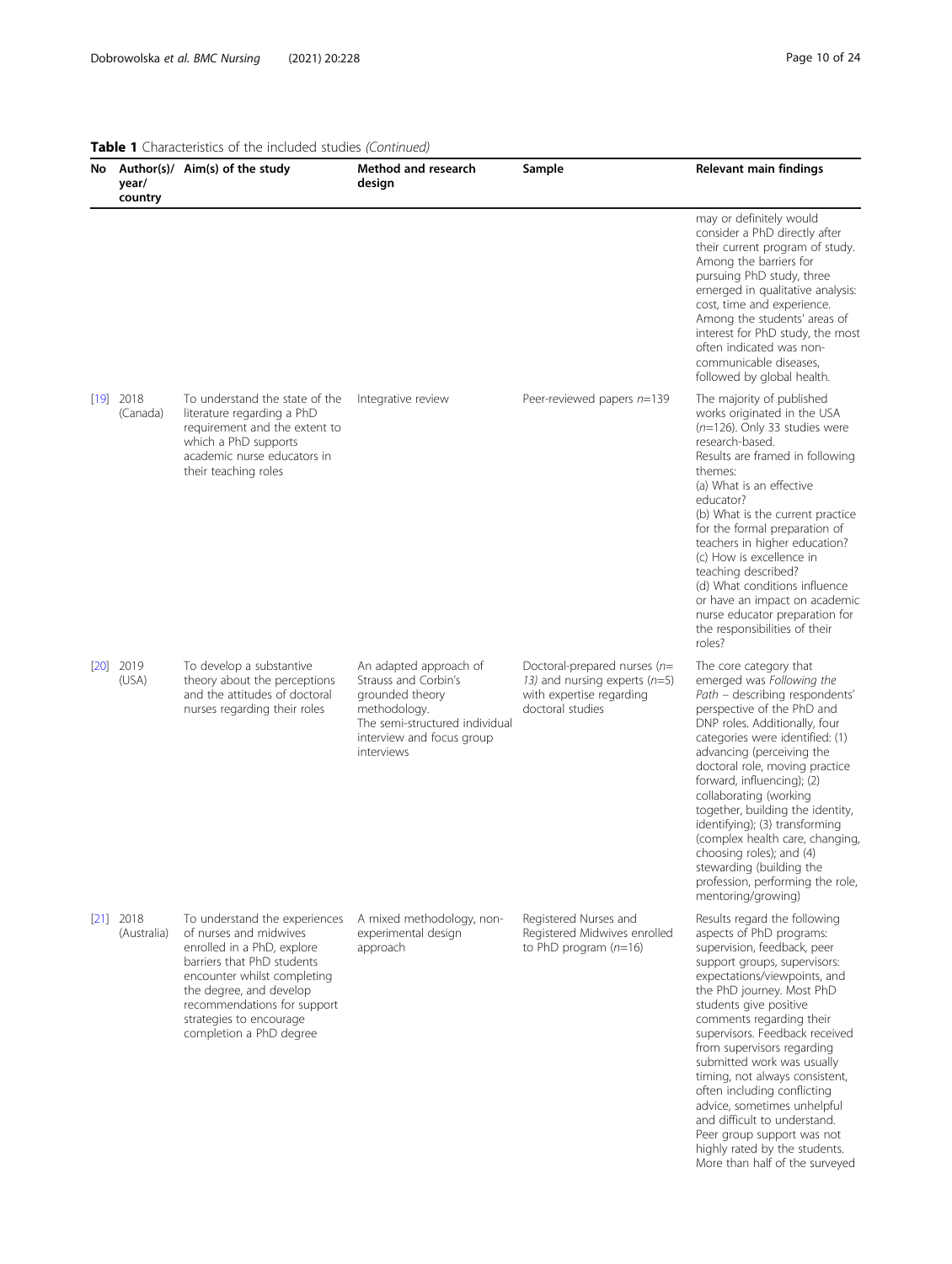|                   | year/<br>country     | No Author(s)/ Aim(s) of the study                                                                                                                                | <b>Method and research</b><br>design      | Sample                                                                                                                                                                                                  | Relevant main findings                                                                                                                                                                                                                                                                                                                                                                                                                                                                                                                                                                                   |
|-------------------|----------------------|------------------------------------------------------------------------------------------------------------------------------------------------------------------|-------------------------------------------|---------------------------------------------------------------------------------------------------------------------------------------------------------------------------------------------------------|----------------------------------------------------------------------------------------------------------------------------------------------------------------------------------------------------------------------------------------------------------------------------------------------------------------------------------------------------------------------------------------------------------------------------------------------------------------------------------------------------------------------------------------------------------------------------------------------------------|
|                   |                      |                                                                                                                                                                  |                                           |                                                                                                                                                                                                         | students reported that they<br>understand their supervisors'<br>expectations and viewpoints.<br>Half of the PhD students<br>thought the PhD had been a<br>positive learning curve.                                                                                                                                                                                                                                                                                                                                                                                                                       |
| 22                | 2011 (UK)            | Reports on a national study<br>that sought to investigate the<br>learning expectations and<br>experiences of overseas<br>doctoral nursing students in<br>the UK. | Semi-structured qualitative<br>interviews | International doctoral nursing<br>students ( $n=17$ ) representing 9<br>different countries from 6<br>different UK universities                                                                         | Three main categories emerged<br>from the analysis:<br>(1) A journey of transitions:<br>adjusting to doctoral study in<br>the UK (themes identified:<br>expectations and reality, anxiety<br>and challenge: adjusting to UK<br>academic practices, learning in<br>another language)<br>(2) A journey of relationships:<br>finding support for doctoral<br>study (themes identified:<br>negotiating the complexities of<br>supervision, peer support,<br>institutional support)<br>(3) A journey of challenge and<br>a journey of growth (themes<br>identified: an emotional<br>journey, transformation). |
| $\left 23\right $ | 2009 (UK)            | To explore student and<br>supervisor perceptions and<br>experiences of the research<br>supervision process within a<br>professional doctorate<br>programme.      | An exploratory, descriptive<br>approach   | Students $(n=15)$ , and<br>professional doctorate research<br>supervisors ( $n=5$ ). Additionally,<br>convenience sample of<br>students ( $n=2$ ) and supervisors<br>$(n=2)$ for one-to-one discussion. | Seven following themes<br>emerged from the analysis:<br>(a) Supervisor style;<br>(b) Pragmatism;<br>(c) Broken discourse:<br>independence;<br>(d) Broken discourse: facilitation;<br>(e) Partnership and equality;<br>(f) Posturing;<br>(g) Professional issues                                                                                                                                                                                                                                                                                                                                          |
|                   | $[25]$ 2019<br>(USA) | To describe DNP and PhD<br>collaboration<br>in an academic setting                                                                                               | Two examples analysis                     | Collaborators faculty and<br>collaborators students $(n=4)$                                                                                                                                             | PhD and DNP faculty members<br>can utilise complementary skill<br>sets in order to prepare<br>projects which are scientifically<br>sound and practically<br>important. Two programs of<br>faculty collaboration may be<br>extended on PhD and DNP<br>students' collaboration.                                                                                                                                                                                                                                                                                                                            |
|                   | $[26]$ 2017<br>(USA) | To explore attitudes and<br>determinants for effective<br>collaboration among doctoral-<br>prepared nursing faculty                                              | Qualitative study                         | Four focus groups included<br>faculty members $(n=41)$ who<br>taught in DNP and/or PhD<br>programs.                                                                                                     | Five themes emerged:<br>(a) DNP not well understood,<br>(b) Confusion surrounding<br>research,<br>(c) Opportunities for<br>collaboration,<br>(d) Lack of structural support,<br>(e) Personal characteristics and<br>attitudes.                                                                                                                                                                                                                                                                                                                                                                           |
| $\sqrt{28}$       | 2016<br>(USA)        | To identify barriers and<br>facilitators to academic careers<br>for doctoral (PhD) nursing<br>students                                                           | Cross-sectional study                     | PhD students $(n=933)$                                                                                                                                                                                  | 72.5 % of respondents planned<br>academic careers, and they<br>were more likely to work in<br>teaching or research (71 % vs.<br>15 %). The average age of<br>students entering doctoral<br>program is 33.9 - for post-<br>baccalaureate level, and 43.4 at<br>the post-master's level. The first<br>group would graduate in 5.2                                                                                                                                                                                                                                                                          |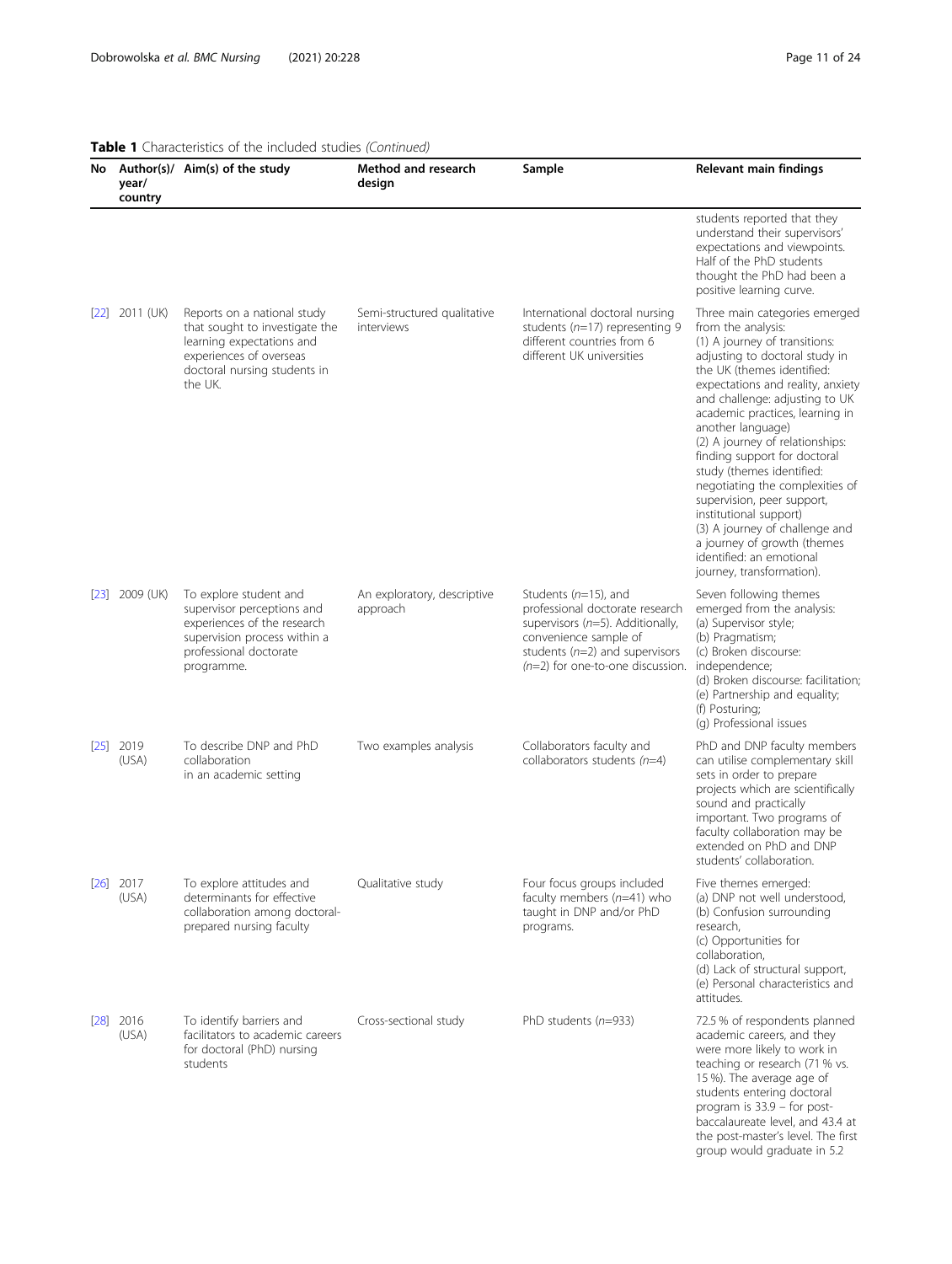|                   | year/<br>country     | No Author(s)/ Aim(s) of the study                                                                                                                                                                                        | Method and research<br>design                                                                                                             | Sample                                                                                                   | <b>Relevant main findings</b>                                                                                                                                                                                                                                                                                                                                                                                                                                                                                                                                                                                                                                                                                                                                                                                     |
|-------------------|----------------------|--------------------------------------------------------------------------------------------------------------------------------------------------------------------------------------------------------------------------|-------------------------------------------------------------------------------------------------------------------------------------------|----------------------------------------------------------------------------------------------------------|-------------------------------------------------------------------------------------------------------------------------------------------------------------------------------------------------------------------------------------------------------------------------------------------------------------------------------------------------------------------------------------------------------------------------------------------------------------------------------------------------------------------------------------------------------------------------------------------------------------------------------------------------------------------------------------------------------------------------------------------------------------------------------------------------------------------|
|                   |                      |                                                                                                                                                                                                                          |                                                                                                                                           |                                                                                                          | years and the second in 5 years.<br>Participating in teaching devel-<br>opment activities, receiving fi-<br>nancial support and having a<br>faculty member mentor during<br>doctoral education influence<br>students plans regarding future<br>academic careers. 47 % of stu-<br>dents who had non-academic<br>career plans switched to aca-<br>demic career plans during their<br>doctoral study.                                                                                                                                                                                                                                                                                                                                                                                                                |
|                   | $[31]$ 2018<br>(USA) | To explore the unique<br>characteristics of the direct<br>entry BSN/BS-PhD student<br>experience                                                                                                                         | Descriptive qualitative design.<br>The modified Delphi method<br>was used.                                                                | Panel experts $(n=4)$ (current<br>students or recent graduates of<br>BSN/BS-PhD programs).               | Four themes were identified as<br>BSN/BS-PhD students<br>experience:<br>(1) Commitment to science,<br>(2) Nursing identity,<br>(3) Exploring prospects,<br>(4) Balancing family and<br>student expectations.                                                                                                                                                                                                                                                                                                                                                                                                                                                                                                                                                                                                      |
|                   | $[33]$ 2019 (UK)     | To examine how<br>PhD theses in nursing may be<br>categorized, what they study,<br>what theoretical approaches<br>they employ and, to what<br>degree nursing theory is<br>employed as a current<br>theoretical approach. | Descriptive qualitative design                                                                                                            | PhD theses $(n=61)$ in nursing<br>science published from<br>1994-2015, at the University of<br>Edinburgh | Analysis shows that only a few<br>of the PhD theses referred to<br>nursing theory and few used it<br>as their theoretical approach, or<br>as part of the theoretical<br>approach. The vast majority of<br>the theses referred to theories<br>developed by disciplines other<br>than nursing.                                                                                                                                                                                                                                                                                                                                                                                                                                                                                                                      |
| $\left[34\right]$ | 2019<br>(USA)        | To compare dissemination of<br>PhD dissertation research by<br>dissertation format                                                                                                                                       | Retrospective study (1999-<br>$2019$ ) – analysis of<br>dissertations (traditional<br>format) and publication<br>dissertation - in PubMed | PhD graduates $(n=113)$                                                                                  | The majority of PhD graduates<br>employed traditional format for<br>their PhD dissertation (70.8 %).<br>41.3 % of them had never<br>published dissertation findings<br>in peer-reviewed journal. Those<br>graduates who chose an alter-<br>native format for their disserta-<br>tion, had a higher number of<br>peer-reviewed publications.                                                                                                                                                                                                                                                                                                                                                                                                                                                                       |
|                   | $[35]$ 2018<br>(USA) | To explore the advantages and<br>disadvantages of the traditional<br>format vs. manuscript option<br>for dissertations<br>among nursing PhD programs<br>in the United States                                             | Cross-sectional census survey                                                                                                             | PhD programs in USA $(n=79)$                                                                             | Among the programs surveyed,<br>84 % offered the traditional<br>format and 71 % offered the<br>manuscript option format. The<br>majority of programs (59 %)<br>offered both formats. Among<br>the reasons why programs<br>adopted the manuscript option<br>dissertation format, two were<br>most often indicated: the PhD<br>program faculty supports this<br>kind of dissertation and it may<br>lead to an increase in the<br>transition of student nurse<br>scholars to academic positions.<br>Among the advantages of the<br>manuscript option dissertation<br>format, future career<br>opportunities for students<br>(academic position) were<br>highlighted. Among the<br>disadvantages: challenges with<br>formatting and a lack of writing<br>skills. From programs offering<br>the manuscript format, the |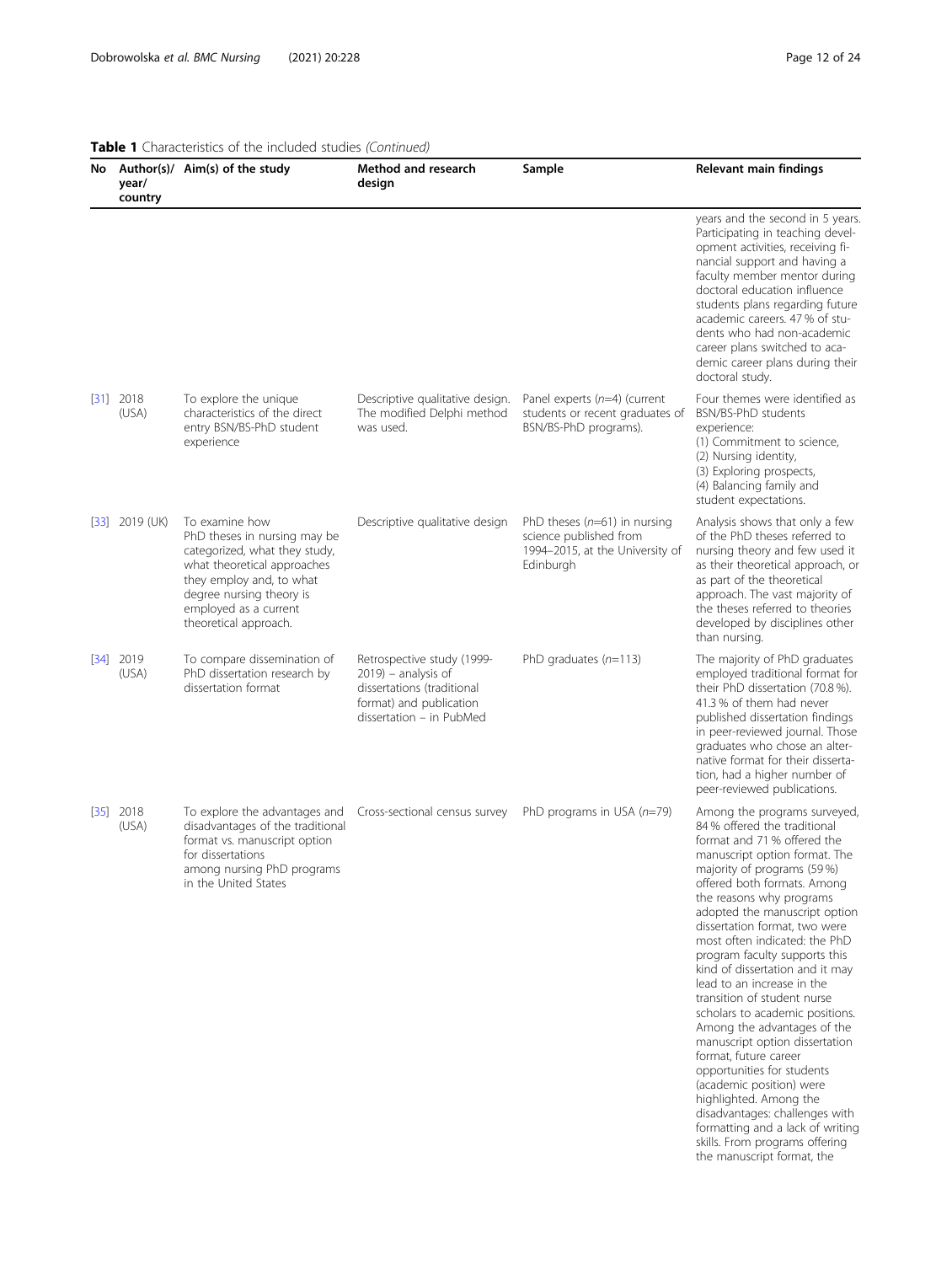## Table 1 Characteristics of the included studies (Continued)

|      | year/<br>country             | No Author(s)/ Aim(s) of the study                                                                                                                                            | Method and research<br>design                                                       | Sample                                                                                                                                                                                               | Relevant main findings                                                                                                                                                                                                                                                                                                                                                                                                                                                                                                                                                                                                                                                                                              |
|------|------------------------------|------------------------------------------------------------------------------------------------------------------------------------------------------------------------------|-------------------------------------------------------------------------------------|------------------------------------------------------------------------------------------------------------------------------------------------------------------------------------------------------|---------------------------------------------------------------------------------------------------------------------------------------------------------------------------------------------------------------------------------------------------------------------------------------------------------------------------------------------------------------------------------------------------------------------------------------------------------------------------------------------------------------------------------------------------------------------------------------------------------------------------------------------------------------------------------------------------------------------|
|      |                              |                                                                                                                                                                              |                                                                                     |                                                                                                                                                                                                      | majority (61 %) required three<br>manuscripts in order to<br>graduate.                                                                                                                                                                                                                                                                                                                                                                                                                                                                                                                                                                                                                                              |
| [36] | 2018<br>(Denmark)            | To explore different<br>perspectives on the positioning<br>of PhD nurses and how they<br>contribute to clinical nursing<br>practice                                          | A qualitative, explorative<br>interview study                                       | PhD nurses $(n=6)$ ,<br>nurse colleagues ( $n=9$ ) and<br>clinical nurse leaders $(n=6)$                                                                                                             | Nurses with a doctorate see<br>themselves as those who<br>change clinical practice to<br>evidenced-based. Also, their<br>colleagues expect that they will<br>implement research results into<br>practice. Nurses with a doctor-<br>ate are perceived as important<br>resource, so they should raise<br>the standard of clinical practice<br>by doing useful research. Ac-<br>cording to study findings, the<br>position of PhD nurses in clin-<br>ical setting is uncertain and<br>unstable.                                                                                                                                                                                                                        |
| [42] | 2011<br>(USA)                | To investigate the number of<br>clinical hours required in<br>postmaster's programs and the<br>types of clinical experiences<br>provided                                     | Prospective, descriptive cross-<br>sectional study                                  | DNP program directors $(n=43)$                                                                                                                                                                       | The number of required clinical<br>hours ranged between 0 and<br>1,000. None of the schools<br>required additional practice<br>hours solely to<br>supplement previous master's-<br>level supervised clinical hours.<br>However, 20% of schools<br>reported having a separate<br>clinical course, 26 % of schools'<br>clinical hours have end-of-<br>program practice immersion ex-<br>periences, 38% used both as<br>supplemental and for end-of-<br>program immersion experi-<br>ences. Supervision of clinical<br>hours: 45 % responded that<br>they are supervised by DNP fac-<br>ulty, 19% reported that they<br>are completed independently,<br>57 % are mentored by a pre-<br>ceptor in the clinical setting. |
|      | $[43]$ 2015 (7<br>countries) | To compare the findings of the<br>quality of nursing<br>doctoral education survey<br>across seven countries and<br>discuss the strategic directions<br>for improving quality | A descriptive, cross-country,<br>comparative design with an<br>online questionnaire | Deans/schools (n=105), faculty<br>$(n=414)$ and students/<br>graduates ( $n=1149$ ) from<br>nursing schools in seven<br>countries: Australia, Japan,<br>Korea, South Africa, Thailand,<br>UK and USA | Both faculty and students/<br>graduates rated the overall<br>quality of nursing doctoral<br>education as good to excellent.<br>Among the four domains<br>assessed in the survey, the<br>highest average score was for<br>the faculty domain, followed by<br>the programme, evaluation and<br>resource domains. Faculty<br>assessed the quality higher<br>than students/graduates in<br>three domains (programme,<br>faculty and evaluation).                                                                                                                                                                                                                                                                        |
| [44] | 2010<br>(South<br>Korea)     | To describe the perceived<br>quality of Korean nursing<br>doctoral education in faculty,<br>students, curriculum and<br>resources                                            | A qualitative research design<br>(focus groups)                                     | Four groups: deans $(n=10)$ ,<br>faculty $(n=7)$ , students $(n=7)$<br>and graduates $(n=6)$ .                                                                                                       | Themes emerged with regard<br>to strengths and weaknesses of<br>Korean nursing doctoral<br>education. Among the<br>strengths of the faculty are e.g.<br>recognition of the faculty's<br>research productivity, ability of<br>the faculty to attract extramural<br>funding, and new research<br>methods delivered by young                                                                                                                                                                                                                                                                                                                                                                                           |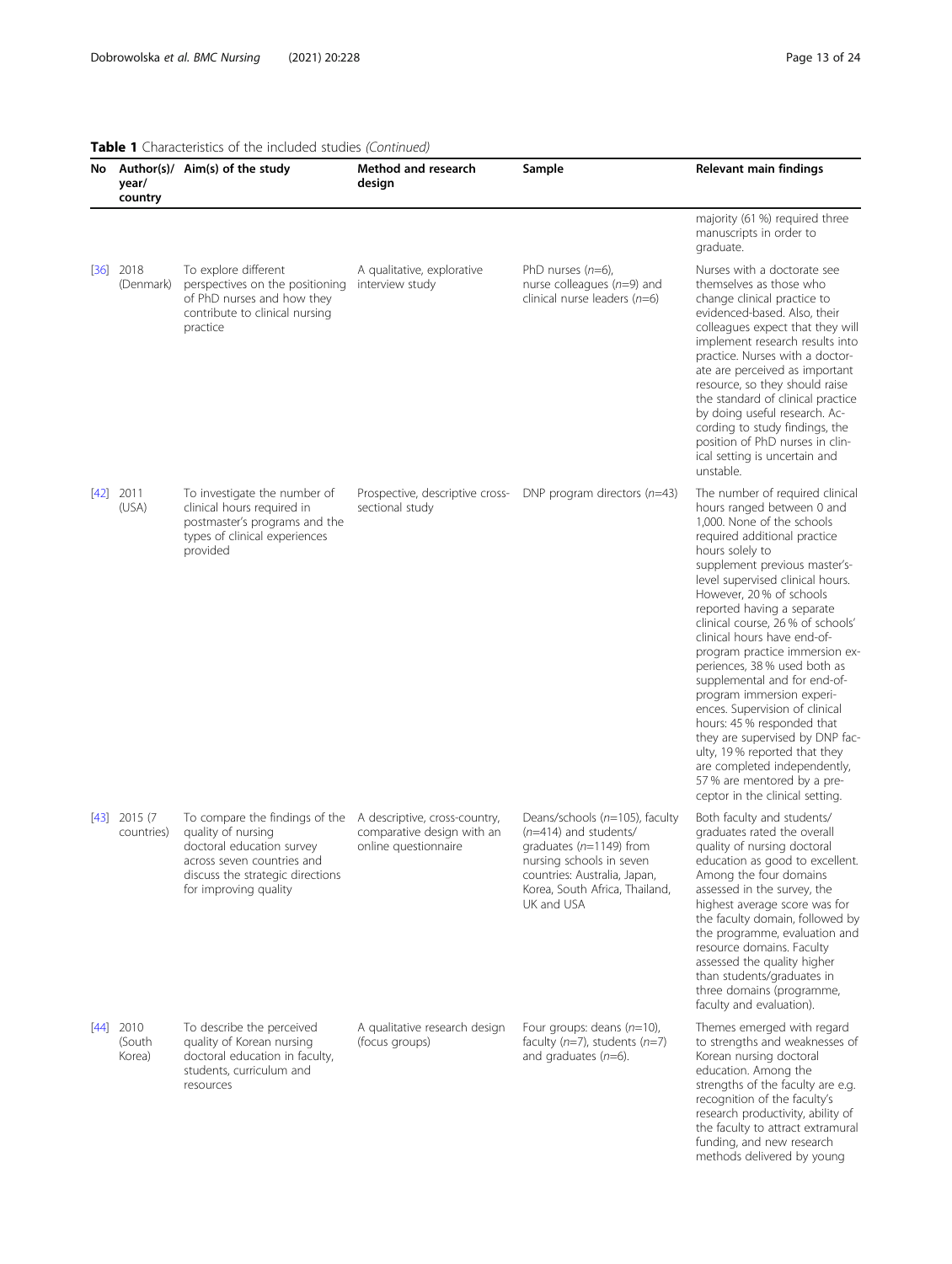interviews with the faculty were required by 82 % of institutions.

| No.  | year/<br>country        | Author(s)/ Aim(s) of the study                                                                                                                                                                                      | <b>Method and research</b><br>design | Sample                                                                  | Relevant main findings                                                                                                                                                                                                                                                                                                                                                                                                                                                                                                                                                                                                                                                                                                                                                                                                                                                                                                               |
|------|-------------------------|---------------------------------------------------------------------------------------------------------------------------------------------------------------------------------------------------------------------|--------------------------------------|-------------------------------------------------------------------------|--------------------------------------------------------------------------------------------------------------------------------------------------------------------------------------------------------------------------------------------------------------------------------------------------------------------------------------------------------------------------------------------------------------------------------------------------------------------------------------------------------------------------------------------------------------------------------------------------------------------------------------------------------------------------------------------------------------------------------------------------------------------------------------------------------------------------------------------------------------------------------------------------------------------------------------|
|      |                         |                                                                                                                                                                                                                     |                                      |                                                                         | faculty. Among the weaknesses<br>of the faculty are e.g. teaching<br>courses without content<br>expertise, ageing of the faculty<br>and insufficient faculty with<br>expert knowledge in nursing.<br>Among the strengths of the<br>students are e.g. students with<br>diverse educational and<br>institutional backgrounds and<br>flexible university policy<br>regarding admission. Among<br>the weaknesses of the students<br>are e.g. declined quality of<br>students and decreased<br>number of doctoral applicants.<br>One of the strengths of the<br>curriculum is interdisciplinary<br>courses. One of the weaknesses<br>of the curriculum is a lack of<br>courses to develop core<br>research competencies. Among<br>the strengths of the resources<br>there is e.g. inter-institutional<br>courses with credit transfer.<br>Among the weaknesses of re-<br>sources there is e.g. a lack of<br>funding support for research. |
|      | $[45]$ 2011<br>(Jordan) | To retrospectively explore: (a)<br>how individuals experienced<br>the doctorate; (b) what they<br>felt they had learned from it; (c)<br>which factors influenced the<br>further development of<br>research activity | Qualitative study                    | PhD nursing graduates in<br>Jordan who had studied in the<br>$UK(n=16)$ | The following themes emerged<br>from the study:<br>(a) Difficult discovery journey;<br>(b) Transformation of oneself;<br>(c) Passing it on.                                                                                                                                                                                                                                                                                                                                                                                                                                                                                                                                                                                                                                                                                                                                                                                          |
| [46] | 2016<br>(Denmark)       | To create awareness among<br>nurse leaders of what they may<br>need to<br>consider when integrating<br>nurse researchers as advanced<br>nurse practitioners<br>(ANP) at PhD level among their<br>staff              | A collective case study              | ANPs with PhD $(n=3)$ at a large<br>regional hospital in Denmark        | Abilities of ANPs with a PhD<br>that emerged from the study:<br>the use of knowledge in<br>practice, clinical thinking and<br>analytical skills, clinical<br>judgment and decision-making<br>skills, professional leadership<br>and clinical inquiry, coaching<br>and mentoring skills, research<br>skills and changing practice. All<br>of these abilities are integrated<br>with the implementation of<br>evidence-based practice.                                                                                                                                                                                                                                                                                                                                                                                                                                                                                                 |
|      | $[47]$ 2011<br>(USA)    | To identify current admission<br>criteria and academic<br>performance outcomes in<br>nursing PhD programs                                                                                                           |                                      | Descriptive exploratory design Nursing PhD programs ( $n = 56$ ).       | 100 % of programs reported<br>that Graduate grade point<br>average (GPA) is considered in<br>the admission to a PhD in<br>nursing. The most often<br>indicated minimum grade was<br>3.0. For 91 % of institutions, one<br>or more examples of writing<br>were required as part of the<br>admission process. The most<br>common type was a statement<br>of goals (79%) and a scholarly<br>project (36 %). 98 % of<br>institutions required a letter of<br>recommendation. Applicant                                                                                                                                                                                                                                                                                                                                                                                                                                                   |

# Table 1 Characteristics of the included studies (Continued)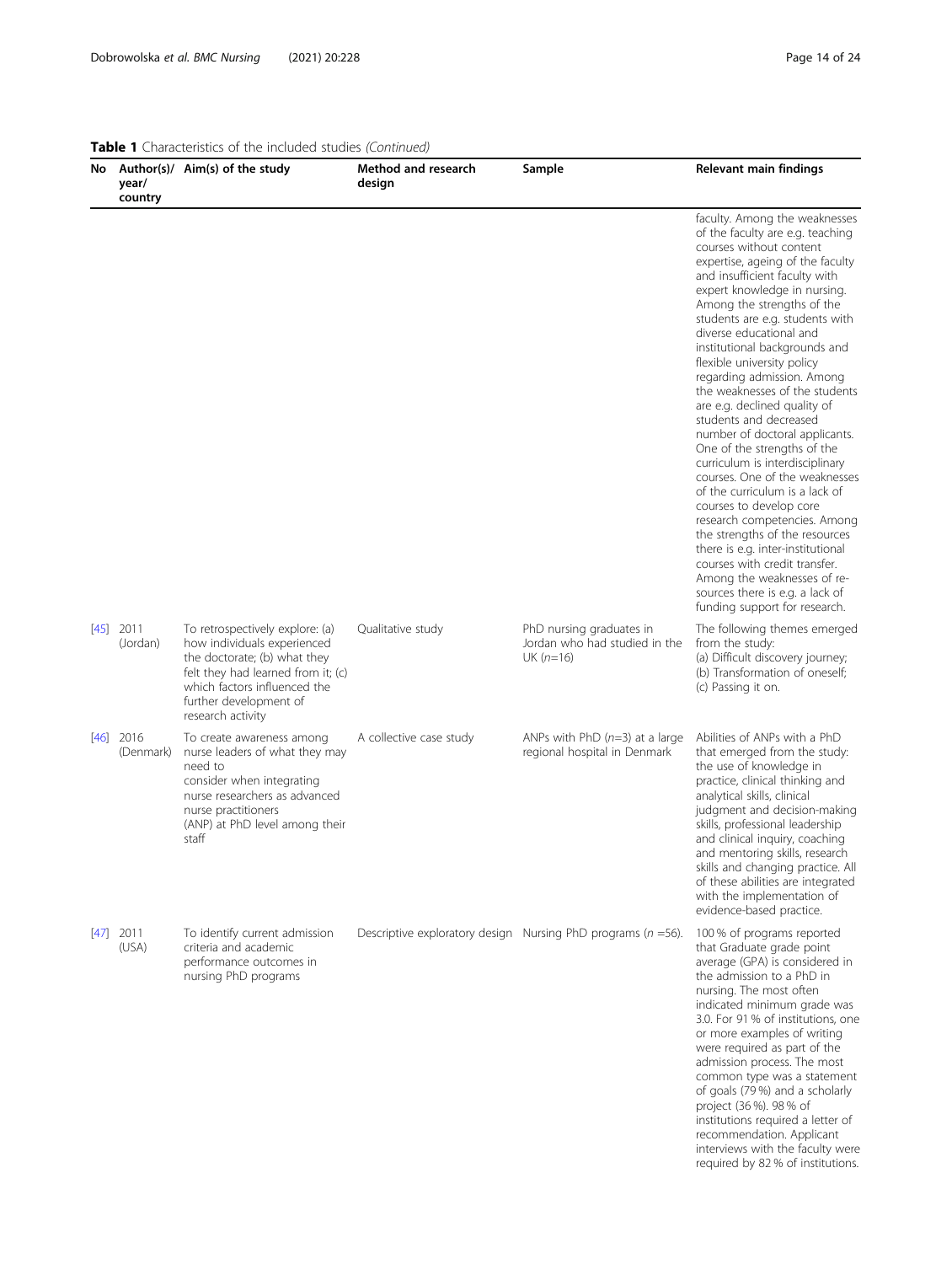with other disciplines (88.5 %) Among the most often

| year/<br>country     | No Author(s)/ Aim(s) of the study                                                                                                                                               | Method and research<br>design                   | Sample                                                                                          | Relevant main findings                                                                                                                                                                                                                                                                                                                                                                                                                                                                                                                                                                                                                                                             |
|----------------------|---------------------------------------------------------------------------------------------------------------------------------------------------------------------------------|-------------------------------------------------|-------------------------------------------------------------------------------------------------|------------------------------------------------------------------------------------------------------------------------------------------------------------------------------------------------------------------------------------------------------------------------------------------------------------------------------------------------------------------------------------------------------------------------------------------------------------------------------------------------------------------------------------------------------------------------------------------------------------------------------------------------------------------------------------|
|                      |                                                                                                                                                                                 |                                                 |                                                                                                 | 91 % of participants indicated<br>that research match with<br>faculty was considered in the<br>admission process. 6 common<br>academic performance<br>outcomes in nursing PhD<br>programs were identified:<br>comprehensive examination<br>(80 %), ongoing minimum<br>graduate GPA (79 %) of 3.0<br>(82 %), and a formal<br>dissertation: chapter format<br>(77 %), time to degree<br>attainment (71 %), degree<br>attainment (71 %), and time to<br>candidacy (63 %).                                                                                                                                                                                                             |
| $[48]$ 2013<br>(USA) | (1) to describe key aspects of<br>DNP program capacity, and (2)<br>describe the potential impact<br>of the DNP on faculty resources<br>in nursing research doctoral<br>programs | A survey                                        | The deans of nursing schools<br>$(n=126)$ offering DNP programs                                 | The average length of time<br>taken for students to finish the<br>MSN-DNP program was re-<br>ported to be 2.43 years, whilst<br>the BSN-DNP took 3.8 years.<br>81 % of programs reported the<br>required research course. 79%<br>of programs required clinical<br>practice in the program, more<br>so in BSN-DNP than in MSN-<br>DNP programs. Also, only 5 %<br>required teaching practice. In<br>84 institutions, 232 faculty<br>members who had been princi-<br>pal investigator of at least one<br>research grant were employed<br>in the DNP program. Among<br>the 33 reporting institutions<br>which have PhD and DNP de-<br>grees, only one reported no<br>faculty overlap. |
| $[49]$ 2013<br>(USA) | To uncover the lived<br>experience of developing as a<br>scholarly writer                                                                                                       | Qualitative - hermeneutic<br>phenomenology      | Students<br>enrolled in their first semester<br>of coursework in a PhD in<br>nursing $(n=10)$ . | Themes uncovered:<br>(a) Coming to know about<br>scholarly writing,<br>(b) Shifting thinking in order to<br>write scholarly,<br>(c) Giving birth: the pain and<br>the pleasure of scholarly<br>writing,<br>(d) Putting all of the pieces<br>together into the final product.                                                                                                                                                                                                                                                                                                                                                                                                       |
| $[50]$ 2012<br>(USA) | To describe the resources<br>available for research support<br>in schools of nursing with<br>doctoral degree-granting<br>programs                                               | Descriptive survey design, the<br>online survey | The deans of nursing<br>schools (n=120) offering<br>doctoral degrees.                           | 75 % (from 116 programs)<br>reported having a research<br>office within their institution,<br>and 76% of these schools<br>provided information about<br>their budget. The average<br>budget for the research office<br>in years 2008-2009 was<br>\$350,000. Among the major<br>goals of the research office, the<br>following were reported: to in-<br>crease of the amount of exter-<br>nal funding obtain (92 %),<br>promote scholarly work includ-<br>ing publications (90.8 %), and<br>promote collaborative research                                                                                                                                                          |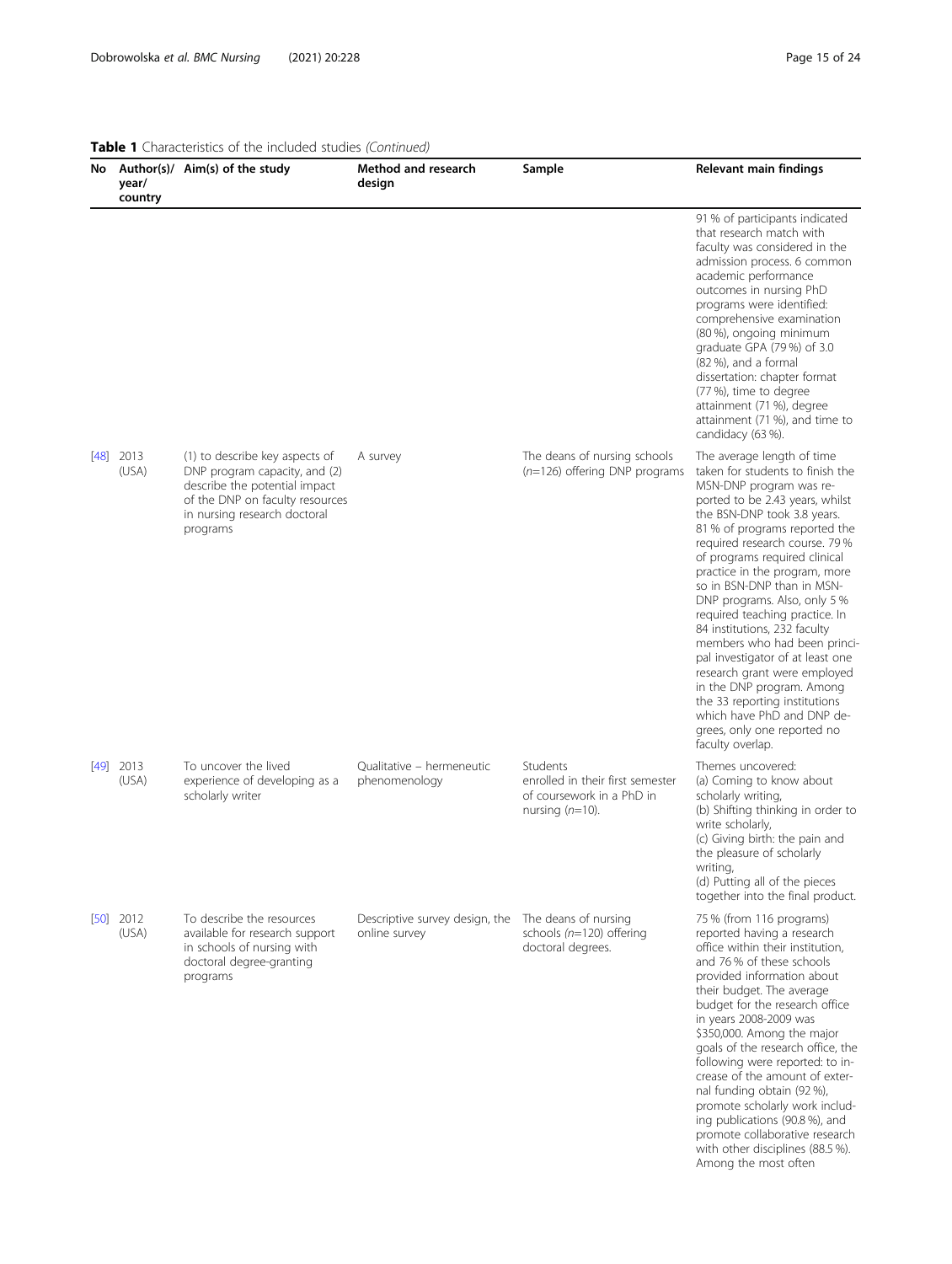|      | year/<br>country     | <b>Table 1</b> Characteristics of the included studies (Continued)<br>No Author(s)/ Aim(s) of the study                                                                     | Method and research<br>design                                                             | Sample                                                                                                                                                      | Relevant main findings                                                                                                                                                                                                                                                                                                                                                                                                                                                                                                                                                                                                                           |
|------|----------------------|-----------------------------------------------------------------------------------------------------------------------------------------------------------------------------|-------------------------------------------------------------------------------------------|-------------------------------------------------------------------------------------------------------------------------------------------------------------|--------------------------------------------------------------------------------------------------------------------------------------------------------------------------------------------------------------------------------------------------------------------------------------------------------------------------------------------------------------------------------------------------------------------------------------------------------------------------------------------------------------------------------------------------------------------------------------------------------------------------------------------------|
|      |                      |                                                                                                                                                                             |                                                                                           |                                                                                                                                                             | indicated activities of the re-<br>search office were: grant devel-<br>opment (100 %), grant<br>assembly (92.9 %), grant budget<br>development (90 %), research<br>seminars (90 %), and statistical<br>consultation (84.3 %). With re-<br>gard to the personnel of the re-<br>search office, 97.1 % employed<br>a research office director/dean,<br>78.3 % a grant administrator<br>and 74.3 % statisticians.                                                                                                                                                                                                                                    |
|      | $[51]$ 2012<br>(USA) | To examine trends in the<br>process, timing, and<br>methodology of<br>comprehensive and<br>qualifying examinations in<br>nursing doctoral programs in<br>the United States  | Exploratory, descriptive cross-<br>sectional<br>Study with online survey                  | Administrators from research-<br>focused doctoral programs $(n=$<br>45) from 27 states across the<br>country                                                | According to 47 % of<br>respondents, the most<br>common method of doctoral<br>comprehensive/qualifying<br>examination was a written take-<br>home test, with 2/3 reporting<br>subsequent oral examination.<br>24 % of respondents reported<br>using a form of the traditional<br>written, on-site examination,<br>with few follow-ups involving<br>an oral defence. 20 % of pro-<br>grams implemented require-<br>ment for a written publishable<br>paper with follow-up oral de-<br>fence of the paper. As 67 % of<br>programs reported, the examin-<br>ation was developed by a PhD<br>program committee or special<br>examination task force. |
|      | $[52]$ 2018<br>(USA) | To examine how the effects of A descriptive survey design<br>environmental<br>stressors predict the students'<br>intent to leave their current<br>program of doctoral study |                                                                                           | PhD and DNP students ( $n=835$ )                                                                                                                            | Two types of stress were<br>identified that significantly<br>predicted students' intention to<br>leave:<br>(1) Stressors related to program<br>issues, primarily relationships<br>between the student and the<br>faculty/advisor. When program<br>stressors rise also the intent to<br>leave rises.<br>(2) Stressors related to support<br>issues, specifically from the<br>family/friends. When family<br>support declines, intent to<br>leave rises.                                                                                                                                                                                           |
|      |                      | [53] 2017 (Iran) To explore the challenges of<br>the acceptance of the role of a<br>clinical educator by PhD-<br>graduated nurses who are fac-<br>ulty members.             | Qualitative exploratory study<br>with semi-structured, face to<br>face interview          | Sample $(n=13)$ : 8 PhD<br>graduates in nursing, 3 heads<br>of departments of nursing, 1<br>educational vice chancellor of a<br>nursing school, and 1 nurse | One main theme emerged in<br>the analysis: "Identity threat"<br>with 5 categories:<br>(a) expectations beyond ability,<br>(b) lack of staff's relies on a PhD<br>graduate's performance,<br>(c) poor clinical competencies,<br>(d) doubtfulness,<br>(e) obligation                                                                                                                                                                                                                                                                                                                                                                               |
| [54] | 2019<br>(USA)        | To identify common<br>experiences voiced by the<br>DNPs who have returned to<br>school for the second nursing<br>doctoral degree.                                           | Qualitative research study<br>using a heuristic, descriptive<br>phenomenological approach | DNPs $(n=12)$ who have<br>returned to school in pursuit of<br>a PhD in nursing                                                                              | Three themes were uncovered<br>from the analysis:<br>(1) wanting to know something<br>more;<br>(2) social-individual tension;<br>(3) challenges faced to<br>transformational learning.                                                                                                                                                                                                                                                                                                                                                                                                                                                           |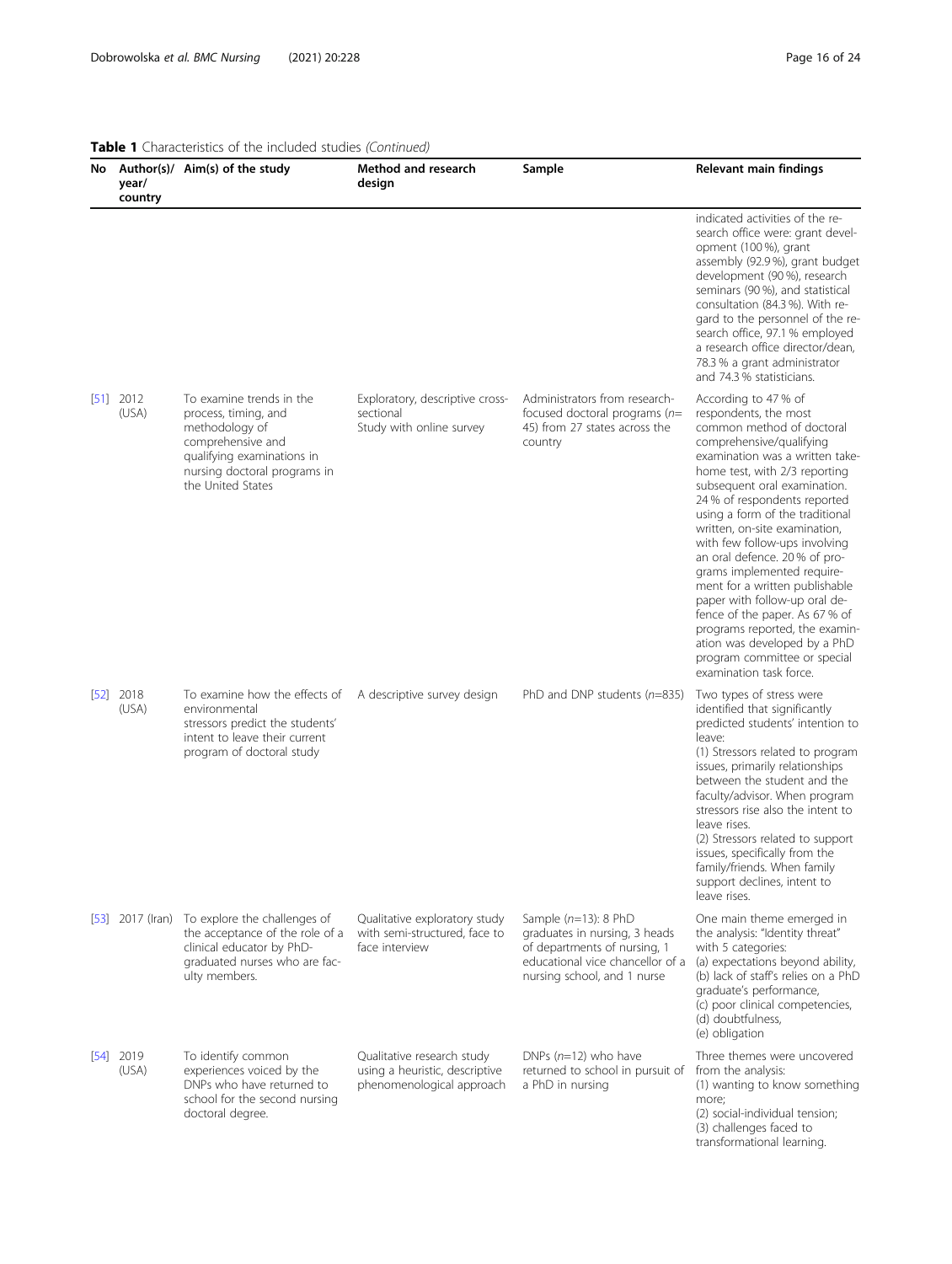Table 1 Characteristics of the included studies (Continued)

| No.  | year/<br>country      | Author(s)/ Aim(s) of the study                                                                                                                                  | Method and research<br>design                           | Sample                                         | Relevant main findings                                                                                                                                                                                                                                                                                                                                                                                                                                                                                           |
|------|-----------------------|-----------------------------------------------------------------------------------------------------------------------------------------------------------------|---------------------------------------------------------|------------------------------------------------|------------------------------------------------------------------------------------------------------------------------------------------------------------------------------------------------------------------------------------------------------------------------------------------------------------------------------------------------------------------------------------------------------------------------------------------------------------------------------------------------------------------|
| 1551 | 2019 [55]<br>(Sweden) | To investigate what registered<br>nurses (RNs) with a PhD<br>working in a clinical practice<br>experience in terms of their<br>role, function and work context. | Qualitative design, with semi-<br>structured interviews | Registered nurses (RNs) with a<br>PhD $(n=13)$ | One concluding theme was<br>formed: "Having the<br>competence and desire to<br>improve clinical nursing, but<br>facing barriers", and 19 sub-<br>categories grouped into 4<br>categories:<br>(a) striving to develop nursing<br>care, with or without support;<br>(b) being present in clinical<br>nursing care as an intentional<br>strategy;<br>(c) contributing to the<br>development of evidence-<br>based nursing (EBN);<br>(d) supporting and enabling<br>nursing education and<br>competence development. |

with students while mentoring research and supervising doctoral candidates or postdoctoral fellows. However, in a study among the deans of those nursing schools offering DNPs, only one of the 33 institutions with previous PhD and DNP students reported no faculty overlap [\[50](#page-23-0)].

#### Structure level: (3) Mission of doctoral programs

McKenna et al. [\[7](#page-22-0)] documented that staff members are more likely than students to agree that the emphasis of the doctoral curriculum should be consistent with the mission of the university and the discipline of nursing. Considering the growing popularity of DNP programs, e.g., in the US, divisions between PhD and DNP have been documented to be at need of discussion regarding further development and the aim of these programs [\[20](#page-22-0)]. Staffileno et al. [\[28\]](#page-22-0) reported that DNP and PhD students have difficulties cooperating due to different 'languages' and the challenges involved in understanding the role of this new degree. However, the importance of promoting collaboration between PhD and DNP students has been underlined, and it is often an issue associated with the personal characteristics of individuals involved rather than an issue related to the type of degree. Specifically, PhD and DNP students can collaborate within the course and as graduates, e.g., DNP students have a clinical perspective, so they know the correct research question to ask, whereas PhD students have methodological knowledge and know how to ask questions. Moreover, PhD students/graduates may help DNPs to get financial support and grants when they experience difficulties, and they can mentor DNP in their scientific work [\[28](#page-22-0)]. In the context of cooperation between academia and clinical practice, Cygan and Reed [\[27\]](#page-22-0) have provided an example where academia nurses and clinical nurses shared the complementary skills that they have in order to prepare projects to be scientifically and practically relevant.

#### Process level (1) Doctoral programs contents

There is a plethora of different subjects in nursing doctoral programs: in a US study regarding researchfocused doctoral programs, all of those under investigation included statistics/quantitative design, philosophy/ theory development and qualitative methods. However, only 55 % of programs showed evidence of including a nursing inquiry [[10\]](#page-22-0). According to Minnick et al. [\[50](#page-23-0)], around 81 % of DNP programs in the US have been reported to require research courses, 79 % require clinical practice, with more BNS-DNP than MSN (Master's degree)-DNP programs, and only 5 % require teaching practice. Regarding other issues related to doctoral student qualifications, 43.3 % of programs included research ethics, 55.8 % education/teaching, 50 % policy and 36.7 % leadership contents. A little difference between programs from 30 years ago, and those available at the time of the study have emerged, also suggesting that programs do not respond to research priorities [\[10\]](#page-22-0).

Students have been reported to assess doctoral programs different to the faculty. In McKenna et al. [\[7](#page-22-0)], staff members reported that each student had relevant ethical training in preparation for undertaking research, and that they had provided students with diverse and challenging learning experiences (e.g., social, ethical, cultural, economic and political issues related to nursing, health care and research). On their part, students have reported disagreement with such statements.

Nursing PhD students have been reported to need more practice secondary data for analysis using large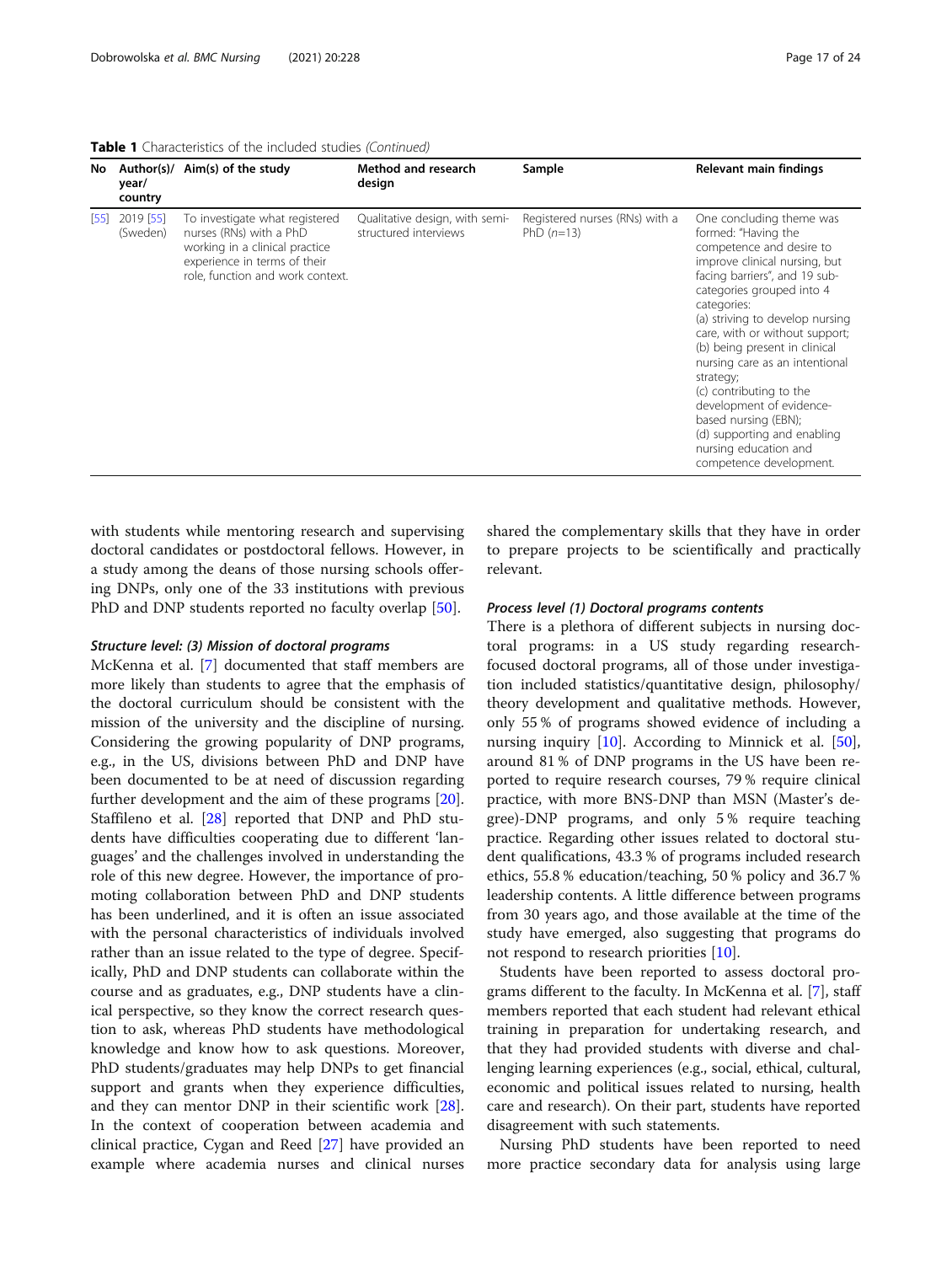data sets, biomedical informatics data interpretation, and an understanding of applied machine learning algorithms. They also required more in-depth statistical courses [[8\]](#page-22-0). Additionally, PhD students have highlighted that learning scholarly writing is more effective when you have someone to explain it (expert-faculty to guide) and when the support system in this scope is established [\[51](#page-23-0)].

#### Process level (2) Doctoral programs resources and quality

Having research support for students has been highlighted as important for doctoral education. In a US study, among the deans of nursing schools offering a doctoral degree, 75 % have reported offering a research office to increase the amount of external funding, to promote scholarly work including publications, and collaboration with other disciplines. In this line, grant development, assembly, budget development, research seminars and statistical consultation were the most activities performed by the office [[52](#page-23-0)].

However, the resources and quality of the doctoral programmes are not always perceived homogeneously from the side of the faculty and the students. In a study involving seven countries, both faculty and students/graduates have rated the overall quality of nursing doctoral education as good to excellent. The highest average score was reported for the faculty domain. In all countries surveyed, the faculty assessed the quality higher than students/graduates in three out of four domains (namely: programme, faculty and evaluation)  $[45]$  $[45]$  $[45]$ . In contrast, in a single country study involving UK doctoral students and faculty, students assessed the quality of doctoral programs higher than faculty members. However, students did not agree that the environment and resources available, such as financial support, time allocated by staff to support students, and level of the technical support, were of an appropriate quality [[7\]](#page-22-0).

Strengths and weaknesses in the quality of doctorate programmes have been documented in a Korean study where the strengths included faculty research productivity, the application of new research methods, students' diverse backgrounds and interdisciplinary courses. Among the weaknesses were the aging faculty, decreased number of candidates for doctoral study, and a lack of funding support for research [\[46](#page-23-0)].

In addition to the above-mentioned aspects of quality, doctoral programme quality indicators have also been reported in the doctoral comprehensive/qualifying examinations. Mawn and Goldberg [\[53\]](#page-23-0) investigated researchfocused doctoral programs, and reported different methods for such examination, ranging from the written take-home test to a written publishable paper with followup oral defence of the paper.

#### Process level (3) Mentoring and supervision

According to some authors [\[3](#page-22-0), [16](#page-22-0), [21](#page-22-0)], mentoring is very important in directing research during a doctoral programme (both PhD and DNP). Mentoring relationships have mostly been focused on the pursuit of scientific inquiry, the transfer of knowledge, facilitating research activities and developing research partnerships [[19\]](#page-22-0). However, there are different expectations when mentoring doctoral students according to the degree programme. In the case of PhD students, faculty mentors are expected to hold a PhD, be engaged in research, publish articles, and have an overall scientific portfolio. In the case of DNP students, faculty mentors must hold a doctoral degree (DNP or PhD), be active clinical practitioners (e.g., ANPs) and have experience as a mentor in specific topics such as quality improvement and patient safety [\[3](#page-22-0)]. However, in a UK study, it was found that supervisors did not distinguish between the needs of professional doctorates and PhD students and reported the same expectations regarding research [\[25\]](#page-22-0).

To be effective, mentors of doctoral students should be trained; also, the number of students allocated to a single mentor is important, as is the time available and the students' readiness for a degree [[3](#page-22-0)]. Moreover, students' readiness for a career has been documented as being greater when they have one or more mentor/advisor [[11\]](#page-22-0).

PhD students highlighted the importance of good supervision when doing doctorates, and most reported positive comments about their supervisors [[21\]](#page-22-0). In the study by Lee [[25\]](#page-22-0), students of a professional doctorate programme have been reported to welcome a supervisor with a different background, who could develop their knowledge and skills and add new dimensions to their research, while supervisors were more likely to want to match their background with that of the students. From the perspective of supervisors, critical thinking, independence and autonomy in the supervision process have been highlighted, whereas students wanted help and support to further develop their critical thinking and writing skills. Students see supervision as a mutual relationship with mutual learning. Also, they wanted to use their practical expertise together with doctoral studies in order to generate knowledge for application in practice, rather than to only learn how to apply other evidence [[25](#page-22-0)]. Moreover, PhD students reported positive experiences regarding the timing of feedback received from their supervisors, but they reported that this feedback was not always helpful and was often accompanied by conflicting expectations [[21](#page-22-0)]. In a study of PhD and DNP students, stressors which significantly predicted students' leaving the programme were primarily related to the relationship with the faculty/advisor [[54](#page-23-0)].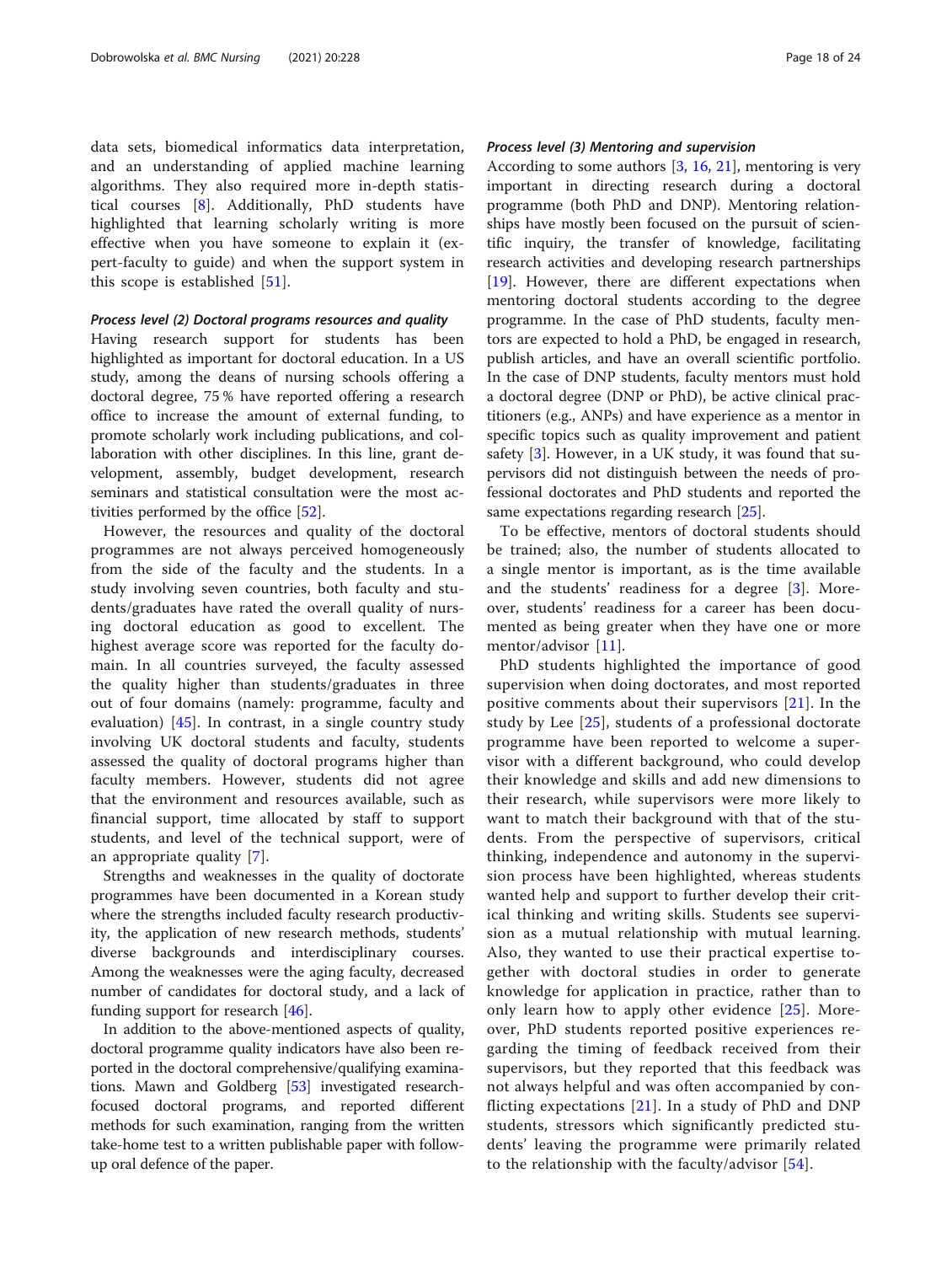#### Process level (4) Doing doctorate abroad

Doing a doctorate abroad has been documented as promoting learning independence and increasing the understanding of cultural differences [\[47](#page-23-0)]. Moreover, in a qualitative study of 17 students representing nine different countries from six different UK universities, the majority  $(n=13)$  reported expecting greater focus on professional issues within their programme and were surprised at the almost exclusive emphasis on research. They expected to have more clinical training. Additionally, respondents highlighted the need to adapt to the self-directed autonomous nature of learning at a doctoral level, which was very difficult, as also reported previously [\[47\]](#page-23-0).

Many foreign students noted that their educational backgrounds trained them to describe and replicate knowledge rather than create it. However, students have stated that it was good to find their own voice and articulate their own ideas [\[24](#page-22-0)]. Additionally, they indicated the enormous challenge of studying in English. When abroad, students described a strong need for support through supervisors, interactions with the department/ institution and relationships with other students and wider social networks. Supervision has been reported to be different to that in students' countries; they were supposed to be more independent in their work, and not told what to do, but supervisors were both approachable and friendly [[24\]](#page-22-0).

Struggling with loneliness, isolation and the cost of living in the UK have been also underlined. Most participants carried the weight of high expectations from their family, colleagues and sponsors on their shoulders, which, in some cases, clearly led to chronic anxiety about whether they would succeed [\[24\]](#page-22-0).

#### Outcome levels (1) Academic performance outcomes in doctoral programs

Six common academic performance outcomes in nursing PhD programs have been identified to date: comprehensive examination (80 %), ongoing minimum graduate GPA (79 %) of 3.0, formal dissertation (82 %): chapter format (77 %); time to degree attainment (71 %); degree attainment (71 %); and time to candidacy (63 %) [\[49](#page-23-0)]. PhD programmes mostly end with a dissertation, while quality improvement projects and the translation of evidence-based practice have mostly been reported for DNPs  $|3|$ .

With regards to the content of the thesis, Jensen [[35](#page-22-0)] discovered that a few have been developed upon a nursing theory, whereas the majority of PhD graduates employed a traditional format for their dissertation, and over 40 % of them never published their dissertation findings in peer-reviewed journals [[36\]](#page-22-0). In a study of 79 PhD programs in the US, 84 % offered the traditional format for dissertation and 71 % the manuscript option format, while 59 % offered both. The manuscript/publication format has been chosen as it may increase the transition of student nurse scholars to academic positions and provide preparation for the role. However, students with no academic writing skills are challenged; moreover, there is no agreement regarding the number of manuscripts and their status, and whether it should be already published, submitted or reviewed [\[37](#page-22-0)].

Regarding the doctorate duration, students who enter PhD programs as undergraduates have been reported to need less time cumulatively to finish a doctorate compared to those entering after a Master's. However, on average, undergraduate students take longer to complete a PhD (from 5.2 to 5.9 years) in comparison to those who start a PhD after a Master's education (from 5 to 5.1 years) [[16,](#page-22-0) [30\]](#page-22-0). With regards to the DNP, the average length of time for students to finish the MSN-DNP programme was 2.43 years, whilst BSN-DNP was 3.8 years [\[50](#page-23-0)]. Time for degree completion was more important for DNP than PhD students; family and job obligations interfered with studying and writing [[15\]](#page-22-0).

#### Outcome levels (2) Doctoral graduates' competences

Findings from PhD and DNP students and recent graduates have reported a lack of preparation for faculty roles, specifically for teaching [[12](#page-22-0)], as also reported by Nehls et al. [\[16](#page-22-0)] in PhD students with different entry paths. Graduates with a PhD have become both a required and preferred option for teaching positions in many universities; given that teaching generally occupies the majority of the faculty's time, they have been reported to be inadequately prepared according to the priority given to research [[19\]](#page-22-0).

Despite these issues, Fang et al. [\[30\]](#page-22-0) reported that the majority of PhD students at the end of the programme plan their academic career in teaching more than in research due to the interest in teaching and the perceived contribution of research to patient care. Interestingly, nearly half of students surveyed who had non-academic career plans at the beginning of the programme changed their mind during the doctoral study. Similar findings were documented by Bai et al. [[14\]](#page-22-0), who found that 60.7 % of PhD students want to work in an educational institution, especially reputable universities. Their desired field of work was nursing education in the majority (75.3 %) and the clinical setting in only a few (16.9 %).

In contrast, PhD students who entered a doctoral programme via an early entry pathway, such as prebaccalaureate or post-baccalaureate, have been reported to more often choose a research career  $[16]$  $[16]$ . However, they have also noted concerns regarding their clinical competences [[55\]](#page-23-0). In this context, PhD education has been recommended to develop their clinical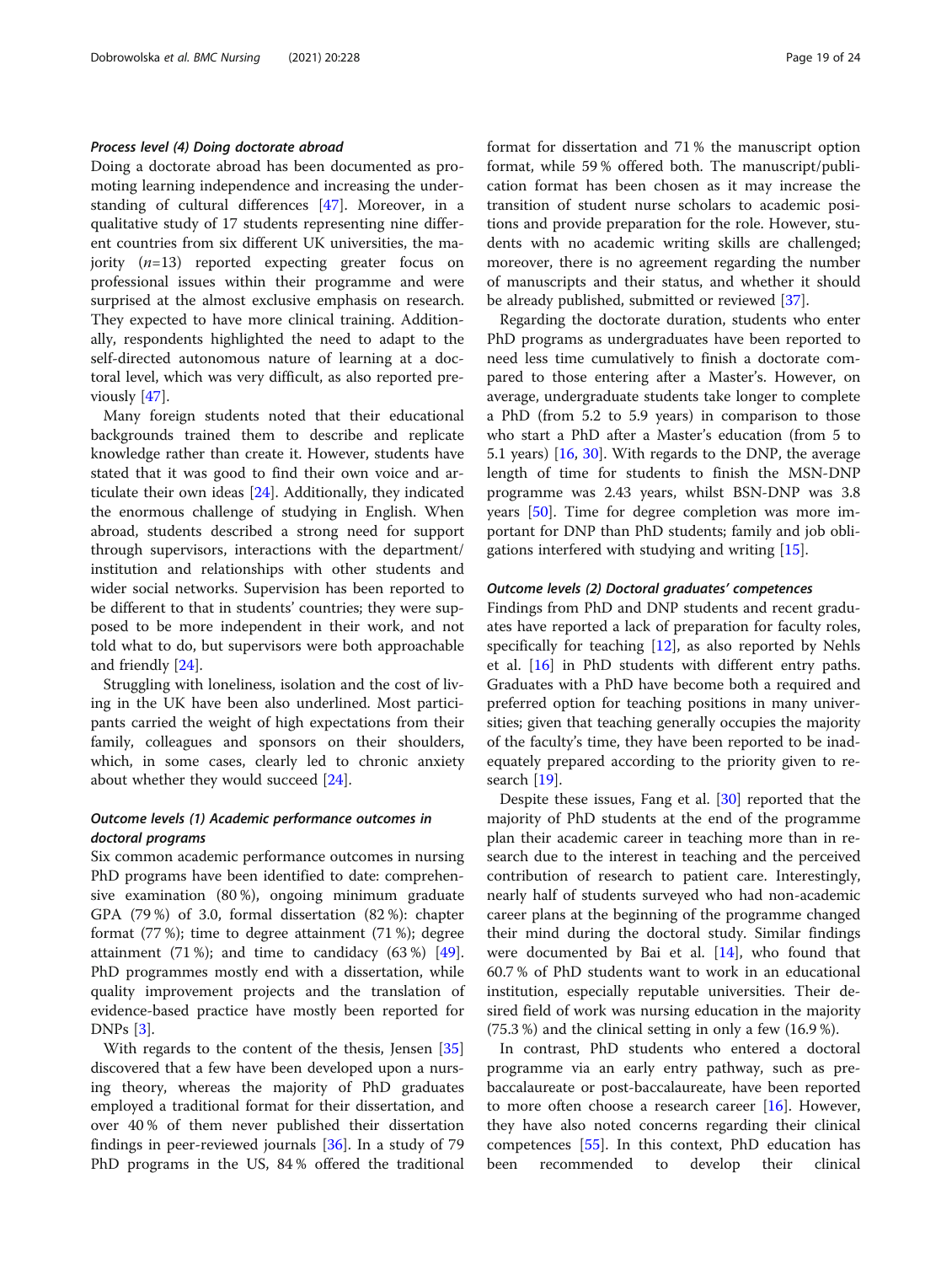competences in order to prepare them to provide the clinical educator role.

Moreover, some DNP graduates have been reported to come back to the doctoral programme to do a PhD [\[56](#page-23-0)]. Their decision was mostly motivated by wanting to know more, especially regarding translating research into practice and implementing research findings, but also with the social tension of not having skills or competences to apply for specific roles at the faculty level.

Outcome levels (3) Doctoral students/graduates' satisfaction Doctoral education has been reported to be worth the time commitment and the money invested; PhD students and graduates, more than their DNP colleagues, have been documented to believe that doctoral programs prepared them extremely well for research activity and faculty roles [\[15](#page-22-0)].

#### Outcome levels (4) Doctoral graduates challenges

In a qualitative study among the PhD and DNPprepared faculty on tenure track in academia [[17\]](#page-22-0), the importance of the development of meaningful partnerships and continuity was reported. Also, the need to balance responsibilities was documented, as was having time for research, publications, and the management of administrative requests. Both PhD and DNP staff on the tenure track have reported hostile treatment and criticism by senior faculty members; however, 'degree shaming' has been reported more often by DNP staff. Despite this, many staff on the tenure track have also reported being valued and appreciated. Additionally, they showed the need to be mentored, supported and coached, specifically in more advanced research.

In Nicholes and Dyer [\[24](#page-22-0)], 61.3 % of the DNP faculty were eligible for tenure. However, there is a concern that they are not trained well enough for the research activity, which may influence the development of the nursing discipline.

In the case of PhD nurses who are APNs working in a clinical environment, even though they undertake several important roles for nursing practice development (such as clinical inquiry, research skills and changing practice), they have encountered challenges with integrating themselves into the team without the support of nursing leaders [[48\]](#page-23-0). According to Orton et al. [[57\]](#page-23-0), RNs with a PhD in the clinical environment also experience challenges: they have been reported to want to change practice, but in doing this, they must face barriers. They have admitted that their motivation to lead the evidence-base practice is strong, but doing their own research was difficult, mostly because of the lack of time. They have often been assigned to the clinical education of nursing students, or to assist colleagues in developing knowledge and skills. Therefore, further role clarity is

needed in clinical settings. Similar findings have been reported by Sørensen et al. [[54\]](#page-23-0) who surveyed nurses with PhDs working in Nordic university hospitals. They reported sharing their work time between research, teaching, supervision and administration given that the majority of them held positions shared between the university and the hospital. Moreover, Andreassen and Christensen [[38](#page-23-0)] underlined the fact that nurses with a PhD working in clinical areas are seen by their colleagues and by themselves as those who implement research results into practice. They are seen as a resource of health care institutions; however, their position in clinical settings is uncertain.

#### **Discussion**

We have performed a Scoping Review with the aim of assessing the state of the art and issues regarding doctoral programs of nurses. A significant number of studies have emerged in the last 10 years, mainly in the US and Europe, with a few examples of international approaches [[5,](#page-22-0) [45](#page-23-0)] suggesting an impulse in this direction. Moreover, studies are mainly quantitative and qualitative, where the experiences/expectations of students, doctorates and faculty members, as different groups (e.g. [[3\]](#page-22-0)) or integrated (e.g. [[55\]](#page-23-0)), have mainly been investigated. Therefore, the available evidence is mainly descriptive of different aspects of education, highlighting that more longitudinal or experimental [\[1](#page-22-0)] studies are needed in this field of research to investigate the effects of this education as well as its changes, in the long-term, from different points of view, including that of students, doctors and faculty members.

At the structural level of doctoral programs, a great variability of admission criteria has been documented to date, some regarding the academic preparation or potentialities (e.g., GPA, GRE, writing essay, [\[49](#page-23-0)]), and others regarding the attitudes and competences as either actual or potential, as certified with a letter of recommendation. An ample debate has also emerged regarding solutions concerning the minimum requirements of clinical hours for younger candidates (e.g. [\[44\]](#page-23-0)), approaching doctoral studies in the short-term. Some data have already been produced regarding early undergraduate entry in a PhD programme on good research productivity, research career interests and longer time productivity for the nursing discipline [[16\]](#page-22-0). However, the experiences available are mainly descriptive, and there are calls to conduct studies investigating predictors of doctoral programme success regarding all of these aspects with the intent to inform the best decisions regarding the establishment of a common framework of admission criteria that might be useful, especially for transnational doctoral programmes. On the side of candidates/students, issues associated with the financial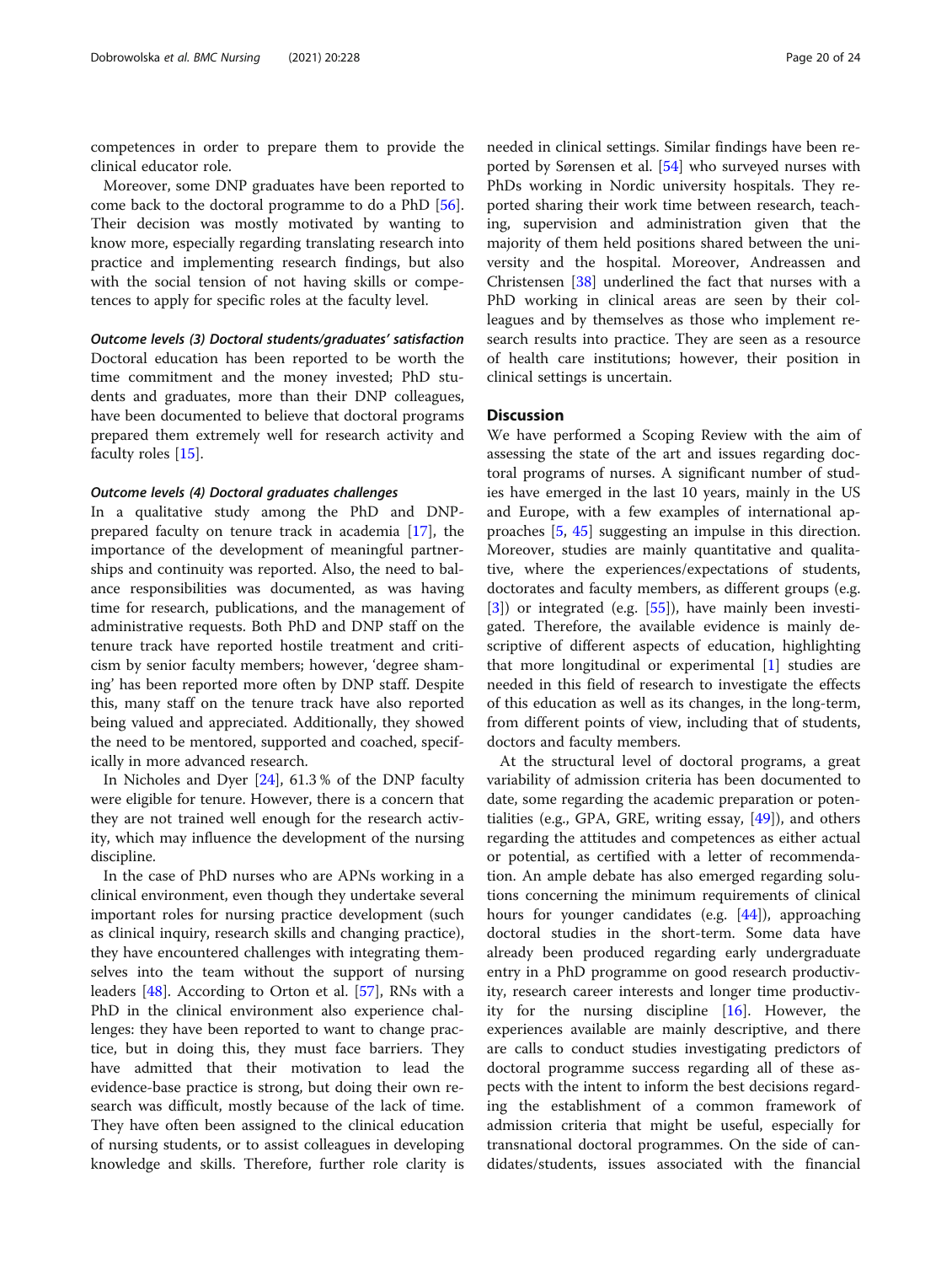implication both in the short- (fees) and long-term (e.g., the impact of future salary) should be considered in those countries where a limited number of doctoralprepared nurses are available. Issues regarding the preparation of the faculty have been less well-investigated to date [[13](#page-22-0)], while emphasis has been placed regarding the mission of doctoral education, not only concerning the differences between PhD and DNP programmes but also regarding their collaboration with the practice. The aspect of cooperation between graduates of these two programmes are also highlighted by position papers published by the American Association of Colleges of Nursing [[22,](#page-22-0) [23](#page-22-0)].

With regards to process dimensions, a regular upgrading of the programme contents  $[10]$  as well as in the modalities of the final examination [[53\]](#page-23-0) are recommended, given that studies have reported some form of stability over the years [[10\]](#page-22-0), while these programmes are required to respond to emerging research priorities, innovations in methodologies and competence, as underlined by the American and Canadian organisations working for nursing science excellence [[22](#page-22-0), [59,](#page-23-0) [60\]](#page-23-0). Additionally, the majority of studies available have reported a difference in the perceptions of doctoral programme quality between the faculty and students, with high values among the first (e.g. [[7,](#page-22-0) [8\]](#page-22-0)): in a student-centred approach, understanding this gap and promoting improvements is recommended as a strategy to align the programme delivered to the expectations of attendees. Moreover, the quality of a doctoral programme is also enhanced by the research unit/centres and support offered to students – suggesting therefore that each doctorate programme should be equipped by the resources established at the academic level – thus allowing students to access not only traditional resources (faculty members, supervisors, and librarian) but also a centre devoted to supporting research. Special equipment should be ensured in those doctoral programmes hosting foreign students which have been documented to have additional needs requiring appropriate support (e.g. [\[24](#page-22-0), [47](#page-23-0)]).

A good relationship of PhD students with their supervisors is important for programme completion, as well as for growing as a person and a scientist. To date, different dimensions have been debated in the supervisor's preparation, background, number of students to supervise, and number of mentors for each student (e.g. [[11,](#page-22-0) [25](#page-22-0)]), leaving the supervision process still underresearched [[24\]](#page-22-0). Moreover, available studies seem to have considered singular elements of the process rather than the quality of the entire academic environment as being capable or not of promoting excellence in doctorate education. This is visible in the position statement launched by the American Association of Colleges of Nursing [\[22\]](#page-22-0), as well as in the Quality Standards for

Canadian Doctoral Education in Nursing, which underlines that the criteria required for excellence in PhD education include: active faculty researchers who would be capable of mentoring PhD students in research and helping with socialisation that is important in the competitive context; and opportunities for the active engagement of doctoral students in a scholarly environment with recognition of their contribution in the discipline development [\[59](#page-23-0)].

Finally, regarding outcomes, there has been no clear set of indicators established to date as doctoral programme outputs. A set of agreed outcomes measuring both the process (e.g., PhD/DNP duration) and end points (e.g., publications) in the short- and long-term (career achievements) in addition to the degree of satisfaction [[15\]](#page-22-0) are encouraged. All of these might support evaluation of the effectiveness of improvements – also at the international levels. Career plan expectations have been reported to change over the years and are different: in the clinical arena for DNP, and in teaching for PhD, as well as early entry [\[30](#page-22-0)]. The problems documented in the literature suggest that at least elective courses should be promoted to improve teaching and clinical competences. However, challenges have been underlined in the following career, not only due to the lack of some competences, but also due to entering a hostile academic environment [[17\]](#page-22-0) and in clinical practice where the support of leaders is crucial  $[48]$  $[48]$ . A wider career preparation should be an important element of doctoral programs from the initial stages [[37\]](#page-22-0); also, in this case, more studies are required to understand factors promoting and hindering success in the transition from the student's role to a doctorate position, both in the academic and clinical arenas, in order to design effective strategies. These strategies have also been underlined by the American Association of Colleges of Nursing and other stakeholders [\[22](#page-22-0), [60\]](#page-23-0). Most doctoral students have reported the plan to work in educational institutions, but not many PhD graduates in clinical settings [\[14\]](#page-22-0); therefore, there is a need to prepare students for faculty roles without neglecting the clinical area [\[15](#page-22-0)].

In terms of roles, establishing the DNP has been recognised as a step forward in developing clinical nursing practice, as the number of nurses with a DNP is increasing rapidly. However, as numbers of PhD nurses decrease, it can be seen as a threat regarding the development of science in nursing as PhD candidates decrease, and they are seen as future scientific scholars [\[1](#page-22-0), [58\]](#page-23-0). Moreover, degree confusion may be observed across the world considering that DNP is popular in only a few countries, mostly in the US [[26\]](#page-22-0).

This Scoping Review has several limitations. Firstly, only three databases were searched, with inclusion criteria limited to only publications in English; moreover,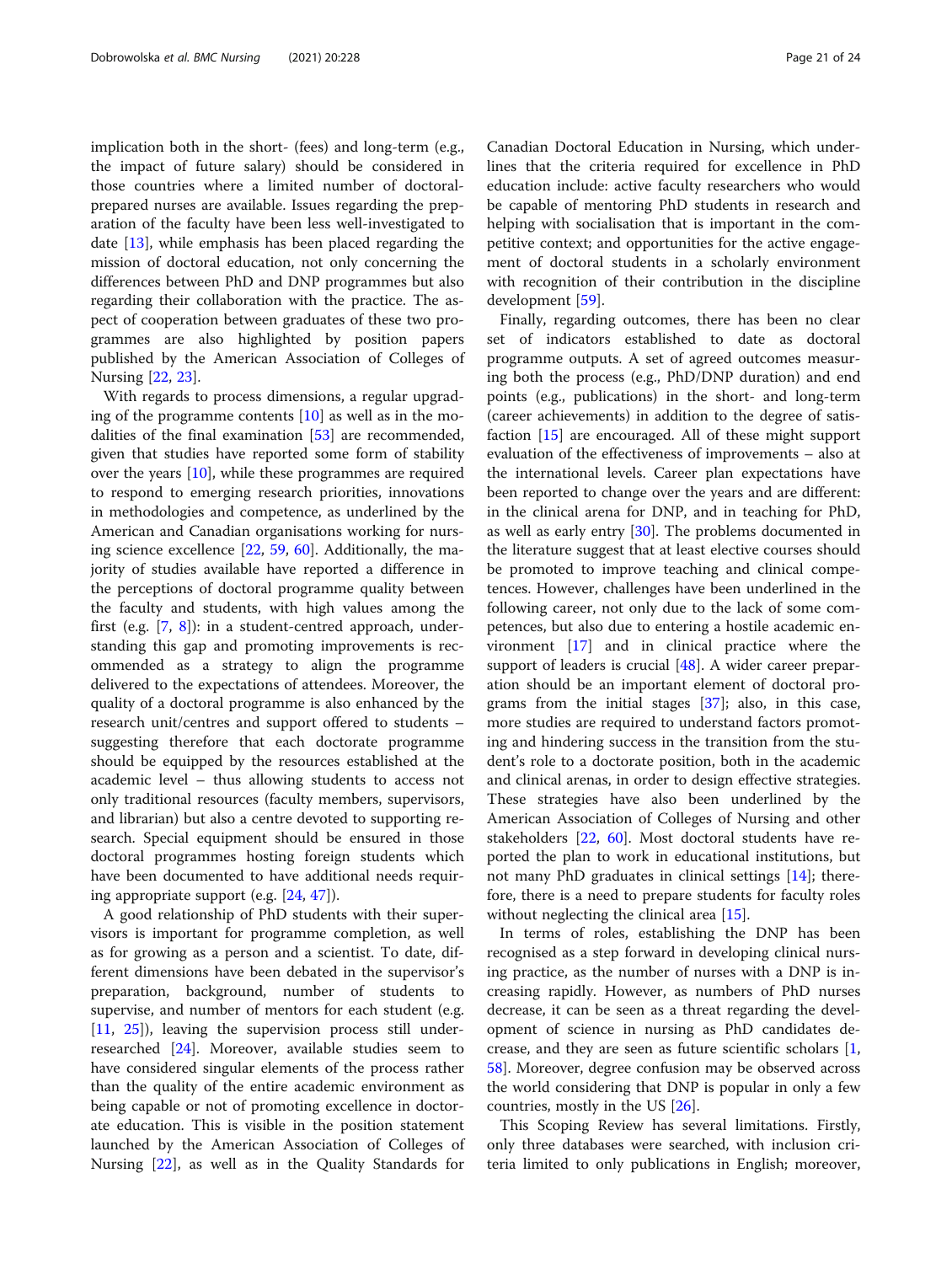despite the systematic method used, some papers might have been missed. In addition, no grey literature has been searched, as more emphasis was placed on peerreviewed primary studies published up to January 2020, thus missing publications which were more recent (e.g. [[61\]](#page-23-0)). Additionally, review/conceptual papers were also not included, so this is recommended for future analyses, as the discussion among scholars in this regard is lively e.g., [[1,](#page-22-0) [4](#page-22-0), [58](#page-23-0)]. When analysing the included studies, any differences have been introduced between PhD and DNP programmes that have been considered together according to the main aim of the study, while differences, if any, have been highlighted when reporting findings. Moreover, we used the Donabedian framework [[43\]](#page-23-0) to organise the study findings, given their ample variety. However, our study did not intend to assess the quality of doctoral programmes in their triad of structure, process and outcome dimensions.

#### Conclusions

Doctoral education is expected to bring very complex outcomes – to prepare graduates as experts in the discipline, education, research, clinical practice, leadership, and policy-makers. Considering studies published in the last 10 years, deep discussion regarding doctoral programs for nurses is being provided by scholars and nursing leaders in the US and in Europe. Doctoral programs are different across countries, with no visible cooperation of scholars internationally; their structure and content has been reported as stable over the years, thus not following the research development in nursing, discipline and practice expectations.

Reflecting on the mission of the doctoral programmes, which will help to prepare future scientists equipped with strong competences in research methodology, there is a need to move the research produced from descriptive to more robust approaches that are capable of intercepting the effects of this education in their different features in the short- and long-term, in order to inform the establishment of evidence-based doctoral education pathways across the world.

Studies investigating predictors of success informing an evidence-based approach regarding the admission criteria, as well as regarding other process elements (e.g., the quality of the programme, the quality of the supervision) are recommended. Alongside the investigation of singular elements, scaling up the perspective by considering the quality of the entire academic environment as capable or not of promoting excellence in doctorate education is strongly suggested given the acknowledged importance of the environments on the learning process.

Doctorates in nursing should be equipped with appropriate resources and should embody an appropriate degree of continuing innovation in their programmes, as

well as rigours evaluating outcomes in the short- and long-term. In this light, national and global strategies might be useful to ensure consistency and enhance the quality of the programmes and resources for doctoral education in nursing, as well as to link them to a university career plan. Government agencies should support the establishment of doctorate education; international professional organisations (e.g., the International Network for Doctoral Education in Nursing, International Council of Nurses; the Theta Tau International; European Academy of Nursing Science) might play a pivotal role by proposing doctorate frameworks [\[45](#page-23-0)]. It may be useful specifically for those countries which start with their doctoral programs in nursing or those who just plan to open it. However, career advancement, both with regards to clinical and academic roles, should be monitored in order to understand the implied factors and wastes in this context in order to prevent overeducated nurses not engaging in roles according to their competences.

#### Abbreviations

APN: Advanced Nurse Practitioners; BSN: Bachelor degree; DNP: Doctor of Nursing Practice; GPA: Grade Point Averages; GRE: Graduate Record Examinations; MSN: Master's degree; PhD: Doctor of Philosophy; PRISMA-ScR: Preferred Reporting Items for Systematic reviews and Meta-Analysis extension scoping reviews statement

#### Acknowledgements

None.

#### Authors' contributions

BD, PCh, AP-K, VM, MM, AP - Have made substantial contributions to conception and design, or acquisition of data, or analysis and interpretation of data. BD, PCh, AP-K, VM, MM, AP - Been involved in drafting the manuscript or revising it critically for important intellectual content. BD, PCh, AP-K, VM, MM, AP - Given final approval of the version to be published. Each author have participated sufficiently in the work to take public responsibility for appropriate portions of the content. BD, PCh, AP-K, VM, MM, AP - Agreed to be accountable for all aspects of the work in ensuring that questions related to the accuracy or integrity of any part of the work are appropriately investigated and resolved.

#### Funding

No funding available for this study.

#### Availability of data and materials

All data generated or analysed during this study are included in this published article.

#### Declarations

Ethics approval and consent to participate Not applicable.

#### Consent for publication

Not applicable.

#### Competing interests

We declare no competing interest by any of the authors.

#### Author details

<sup>1</sup>Department of Holistic Care and Management in Nursing, Faculty of Health Sciences, Medical University of Lublin, Staszica Str. 4-6, Lublin, Poland. <sup>2</sup>Department of Nursing Development, Faculty of Health Sciences, Medical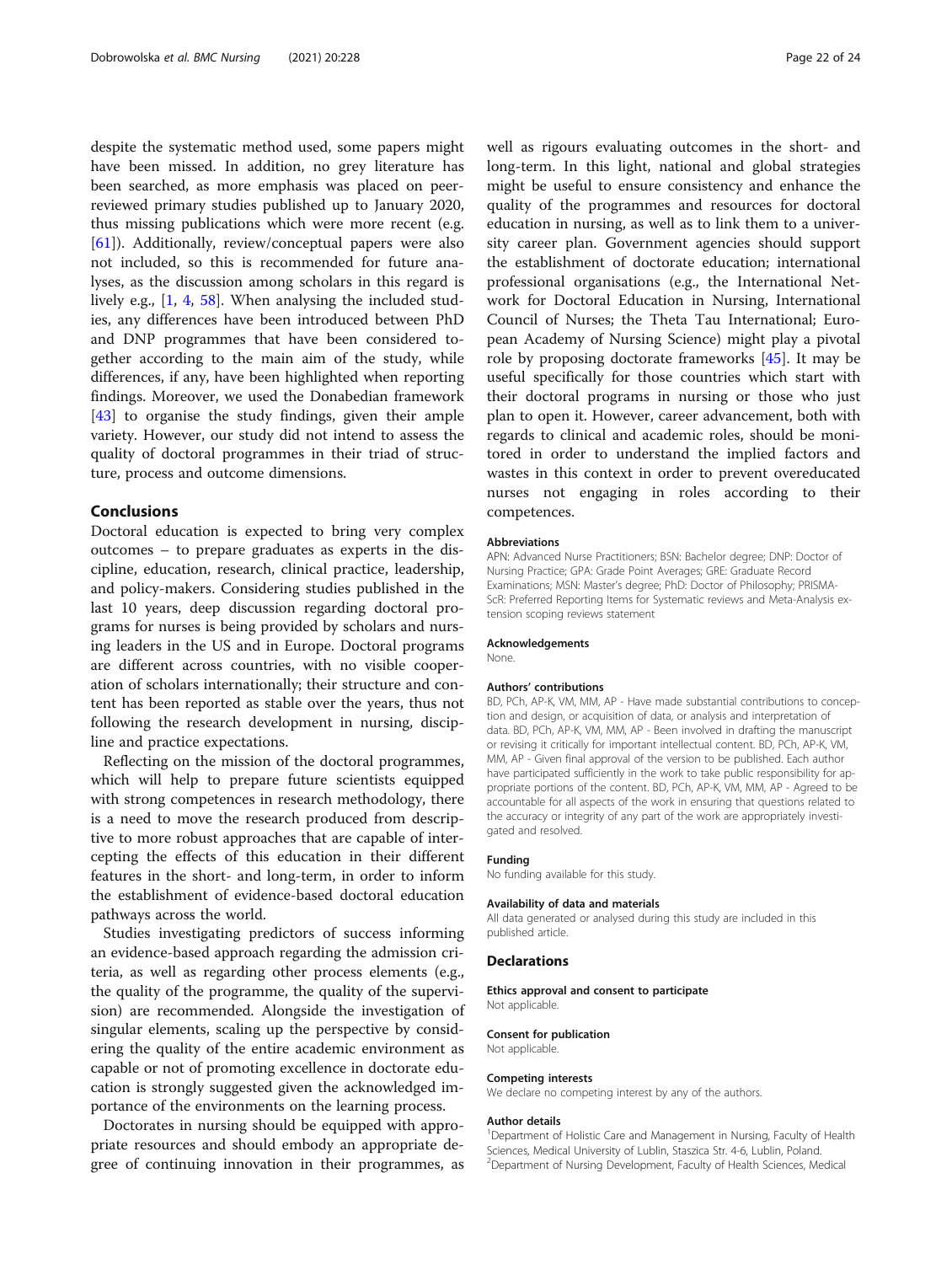<span id="page-22-0"></span>University of Lublin, Staszica Str. 4-6, Lublin, Poland. <sup>3</sup>Department of Gynaecology and Gynaecological Endocrinology, Faculty of Health Sciences, Medical University of Lublin, Staszica Str. 4-6, Lublin, Poland. <sup>4</sup>2nd Department of Gynaecology, Medical University of Lublin, Jaczewskiego Str. 8, Lublin, Poland. <sup>5</sup>Department of Medical Sciences, University of Udine, Viale Ungheria, 20, 33100 Udine, Italy.

#### Received: 20 April 2021 Accepted: 29 October 2021 Published online: 15 November 2021

#### References

- 1. Reid Ponte P, Nicholas PK. Addressing the confusion related to DNS DNSc and DSN degrees with lessons for the nursing profession. J Nurs Scholarsh. 2015;47(4):347–353. doi[:https://doi.org/10.1111/jnu.12148](https://doi.org/10.1111/jnu.12148)
- 2. Nicholes RH, Dyer J. Is eligibility for tenure possible for the doctor of nursing practice-prepared faculty?. J Prof Nurs. 2012;28:13–17. doi[:https://](https://doi.org/10.1016/j.profnurs.2011.10.001) [doi.org/10.1016/j.profnurs.2011.10.001](https://doi.org/10.1016/j.profnurs.2011.10.001)
- 3. Anderson KM, McLaughlin MK, Crowell NA, Fall-Dickson JM, White KA, Heitzler ET, Kesten KS, Yearwood EL. Mentoring students engaging in scholarly projects and dissertations in doctoral nursing programs. Nurs Outlook. 2019;67(6):776-788. doi:<https://doi.org/10.1016/j.outlook.2019.06.021>
- 4. Bednash G, Breslin ET, Kirschling JM, Rosseter RJ. PhD or DNP: planning for doctoral nursing education. Nurs Sci Q. 2014;27(4):296–30. doi:[https://doi.](https://doi.org/10.1177/0894318414546415) [org/10.1177/0894318414546415](https://doi.org/10.1177/0894318414546415)
- 5. Sørensen EE, Kusk KH, Athlin AM, Lode K, Rustøen T, Salmela S, Hølge-Hazelton B. The role of PhD-prepared hospital-based nurses: an inter-Nordic study. J Res Nurs. 2019;24(7):470–485. doi:[https://doi.org/10.1177/174498711](https://doi.org/10.1177/1744987119877213) [9877213](https://doi.org/10.1177/1744987119877213)
- 6. Palese A, Zabalegui A, Sigurdardottir AK, Bergin M, Dobrowolska B, Gasser C, Pajnkihar M, Jackson C. Bologna process more or less: nursing education in the European economic area: a discussion paper. Int J Nurs Educ Scholarship. 2014;11(1):63-73. doi:<https://doi.org/10.1515/ijnes-2013-0022>
- 7. McKenna H, Keeney S, Kim MJ, Park CG. Quality of doctoral nursing education in the United Kingdom: exploring the views of doctoral students and staff based on a cross-sectional questionnaire survey. J Adv Nurs. 2014; 70(7):1639–1652. doi[:https://doi.org/10.1111/jan.12326](https://doi.org/10.1111/jan.12326)
- Thompson LM, Zablotska LB, Chen JL, Jong S, Alkon A, Lee SJ, Vlahov D. Development of quantitative research skills competencies to improve doctor of philosophy nursing student training. J Nurs Educ. 2018;57(8):483– 488. doi:<https://doi.org/10.3928/01484834-20180720-06>
- 9. Cooper J, Mitchell K, Richardson A, Bramley L. Developing the role of the clinical academic nurse midwife and allied health professional in healthcare organisations International. Journal of Practice-based Learning in Health and Social Care. 2019;7(2):16–24. doi:<https://doi.org/10.18552/ijpblhsc.v7i2.637>
- 10. Wyman JF, Henly SJ. PhD programs in nursing in the United States: Visibility of American Association of Colleges of Nursing core curricular elements and emerging areas of science. Nurs Outlook. 2015;63(4):390–397. doi:[https://doi.](https://doi.org/10.1016/j.outlook.2014.11.003) [org/10.1016/j.outlook.2014.11.003](https://doi.org/10.1016/j.outlook.2014.11.003)
- 11. Nersesian PV, Starbird LE, Wilson DM, Marea CX, Uveges MK, Choi SSW, Szanton SL, Cajita MI. Mentoring in research-focused doctoral nursing programs and student perceptions of career readiness in the United States. J Prof Nurs. 2019;35(5):358–364. doi:[https://doi.org/10.1016/j.profnurs.2019.](https://doi.org/10.1016/j.profnurs.2019.04.005) [04.005](https://doi.org/10.1016/j.profnurs.2019.04.005)
- 12. McNelis AM, Dreifuerst KT, Schwindt R. Doctoral Education and Preparation for Nursing Faculty Roles. Nurse Educ.2019;44(4):202–206. doi[:https://doi.](https://doi.org/10.1097/NNE.0000000000000597) [org/10.1097/NNE.0000000000000597](https://doi.org/10.1097/NNE.0000000000000597)
- 13. Smeltzer SC, Sharts-Hopko NC, Cantrell MA, Heverly MA, Nthenge S, Jenkinson A. A Profile of US Nursing Faculty in Research- and Practice-Focused Doctoral Education. J Nurs Scholarsh. 2015;47(2):178–185. doi: <https://doi.org/10.1111/jnu.12123>
- 14. Bai X, Luo Z, Lou T, Pang J, Tang S. Career intentions of PhD students in nursing: A cross-sectional survey. Nurse Educ Today. 2018;64:196–203. doi: <https://doi.org/10.1016/j.nedt.2018.01.018>
- 15. Dreifuerst KT, McNelis AM, Weaver MT, Broome ME, Draucker CB, Fedko AS. Exploring the Pursuit of Doctoral Education by Nurses Seeking or Intending to Stay in Faculty Roles. J Prof Nurs. 2016;32(3):202–212. doi[:https://doi.org/1](https://doi.org/10.1016/j.profnurs.2016.01.014) [0.1016/j.profnurs.2016.01.014](https://doi.org/10.1016/j.profnurs.2016.01.014)
- 16. Nehls N, Barber G, Rice E. Pathways to the PhD in Nursing: An Analysis of Similarities and Differences. J Prof Nurs. 2016;32(3):163–172. doi:[https://doi.](https://doi.org/10.1016/j.profnurs.2015.04.006) [org/10.1016/j.profnurs.2015.04.006](https://doi.org/10.1016/j.profnurs.2015.04.006)
- 17. Bice A, Griggs K, Arms T. Narratives of Doctorally Prepared Nursing Faculty on Tenure Track: A Pilot Study. J Prof Nurs. 2019;35(4):293–299. doi[:https://](https://doi.org/10.1016/j.profnurs.2019.01.004) [doi.org/10.1016/j.profnurs.2019.01.004](https://doi.org/10.1016/j.profnurs.2019.01.004)
- 18. Squires A, Kovner C, Faridaben F, Chyun D. Assessing nursing student intent for PHD study. Nurse Educ Today. 2014;34(11):1405–1410. doi[:https://doi.](https://doi.org/10.1016/j.nedt.2013.09.004) [org/10.1016/j.nedt.2013.09.004](https://doi.org/10.1016/j.nedt.2013.09.004)
- 19. Bullin C. To what extent has doctoral (PhD) education supported academic nurse educators in their teaching roles: An integrative review. BMC Nurs. 2018;17(1):6. doi:<https://doi.org/10.1186/s12912-018-0273-3>
- 20. Rocafort TB, Following the Path: A Grounded Theory Study Regarding Doctoral Roles. J Prof Nurs. 2019;36(4):251–258. doi[:https://doi.org/10.1016/j.](https://doi.org/10.1016/j.profnurs.2019.11.004) [profnurs.2019.11.004](https://doi.org/10.1016/j.profnurs.2019.11.004)
- 21. Geraghty S, Oliver K. In the shadow of the ivory tower: Experiences of midwives and nurses undertaking PhDs. Nurse Educ Today. 2018;65:36–40. doi[:https://doi.org/10.1016/j.nedt.2018.02.017](https://doi.org/10.1016/j.nedt.2018.02.017)
- 22. American Association of Collegies of Nursing. The research-focused doctoral program in nursing. Pathways to excellance. 2010. Available at: [https://](https://www.aacnnursing.org/Portals/42/Publications/PhDPosition.pdf) [www.aacnnursing.org/Portals/42/Publications/PhDPosition.pdf](https://www.aacnnursing.org/Portals/42/Publications/PhDPosition.pdf) Accessed 08 July 2021
- 23. American Association of Collegies of Nursing. The Doctor of Nursing Practice: current issues and clarifying recommendations. Report from the Task Force on the Implementation of the DNP. 2015. Available at: [https://](https://www.aacnnursing.org/Portals/42/News/White-Papers/DNP-Implementation-TF-Report-8-15) [www.aacnnursing.org/Portals/42/News/White-Papers/DNP-Implementation-](https://www.aacnnursing.org/Portals/42/News/White-Papers/DNP-Implementation-TF-Report-8-15)[TF-Report-8-15.](https://www.aacnnursing.org/Portals/42/News/White-Papers/DNP-Implementation-TF-Report-8-15)pdf Accessed 08 July 2021
- 24. Evans C, Stevenson K. The experience of international nursing students studying for a PhD in the UK: A qualitative study. BMC Nurs. 2011;10:11. doi: <https://doi.org/10.1186/1472-6955-10-11>
- 25. Lee NJ. Professional doctorate supervision: Exploring student and supervisor experiences. Nurse Educ Today. 2009;29(6):641–648. doi[:https://doi.org/10.1](https://doi.org/10.1016/j.nedt.2009.02.004) [016/j.nedt.2009.02.004](https://doi.org/10.1016/j.nedt.2009.02.004)
- 26. Cronenwett L, Dracup K, Grey M, McCauley L, Meleis A, Salmon M. The Doctor of Nursing Practice: a national workforce perspective. Nurs Outlook. 2011; 59: 9–17. doi[:https://doi.org/10.1016/j.outlook.2010.11.003](https://doi.org/10.1016/j.outlook.2010.11.003)
- 27. Cygan HR, Reed M. DNP and PhD scholarship: Making the case for collaboration. J Prof Nurs. 2019;35(5):353–357. doi[:https://doi.org/10.1016/j.](https://doi.org/10.1016/j.profnurs.2019.03.002) [profnurs.2019.03.002](https://doi.org/10.1016/j.profnurs.2019.03.002)
- 28. Staffileno BA, Murphy MP, Carlson E. Determinants for effective collaboration among DNP- and PhD-prepared faculty. Nurs Outlook. 2017; 65(1):94–102. doi[:https://doi.org/10.1016/j.outlook.2016.08.003](https://doi.org/10.1016/j.outlook.2016.08.003)
- 29. Neuberger GB. Developing PhD nurse scientists: Do bachelor of science in nursing honors programs help?. J Nurs Educ. 2016;55(10):579–582. doi: <https://doi.org/10.3928/01484834-20160914-07>
- 30. Fang D, Bednash GD, Arietti R. Identifying Barriers and Facilitators to Nurse Faculty Careers for PhD Nursing Students. J Prof Nurs. 2016;32(3):193–201. doi[:https://doi.org/10.1016/j.profnurs.2015.10.001](https://doi.org/10.1016/j.profnurs.2015.10.001)
- 31. Aquino E, Lee YM, Spawn N, Bishop-Royse J. The impact of burnout on doctorate nursing faculty's intent to leave their academic position: A descriptive survey research design. Nurse Educ Today. 2018;69:35–40. doi: <https://doi.org/10.1016/j.nedt.2018.06.027>
- 32. Watson R, Hayter M, Jackson D. Is the PhD well for nursing faculty running dry?. J Nurs Manag. 2021. doi:<https://doi.org/10.1111/jonm.13308>
- 33. Xu J, Francis L, Dine J, Thomas TH. Unique experiences of direct entry BSN/ BS-PhD nursing students: A Delphi study. Nurse Educ Today. 2018;69:30–34. doi[:https://doi.org/10.1016/j.nedt.2018.06.024](https://doi.org/10.1016/j.nedt.2018.06.024)
- 34. Tehan TM, Cornine AE, Amoah RK, Aung TZ, Willis DG, Grace PJ, Roy C, Averka KA, Perry DJ. Realizing the Focus of the Discipline: Facilitating Humanization in PhD Education: A Student Exemplar Integrating Nature and Health. Adv Nurs Sci. 2019;42(1):69–80. doi:[https://doi.org/10.1097/ANS.](https://doi.org/10.1097/ANS.0000000000000246) [0000000000000246](https://doi.org/10.1097/ANS.0000000000000246)
- 35. Jensen KT. Nursing research: A marriage of theoretical influences. Nurs Open. 2019;6(3):1205–1217. doi:<https://doi.org/10.1002/nop2.320>
- 36. Smaldone A, Heitkemper E, Jackman K, Joanne Woo K, Kelson J. Dissemination of PhD Dissertation Research by Dissertation Format: A Retrospective Cohort Study. J Nurs Scholarsh. 2019;51(5):599-607. doi[:https://](https://doi.org/10.1111/jnu.12504) [doi.org/10.1111/jnu.12504](https://doi.org/10.1111/jnu.12504)
- 37. Graves JM, Postma J, Katz JR, Kehoe L, Swalling E, Barbosa-Leiker C. A National Survey Examining Manuscript dissertation Formats Among Nursing PhD Programs in the United States. J Nurs Scholarsh. 2018;50(3):314-323. doi[:https://doi.org/10.1111/jnu.12374](https://doi.org/10.1111/jnu.12374)